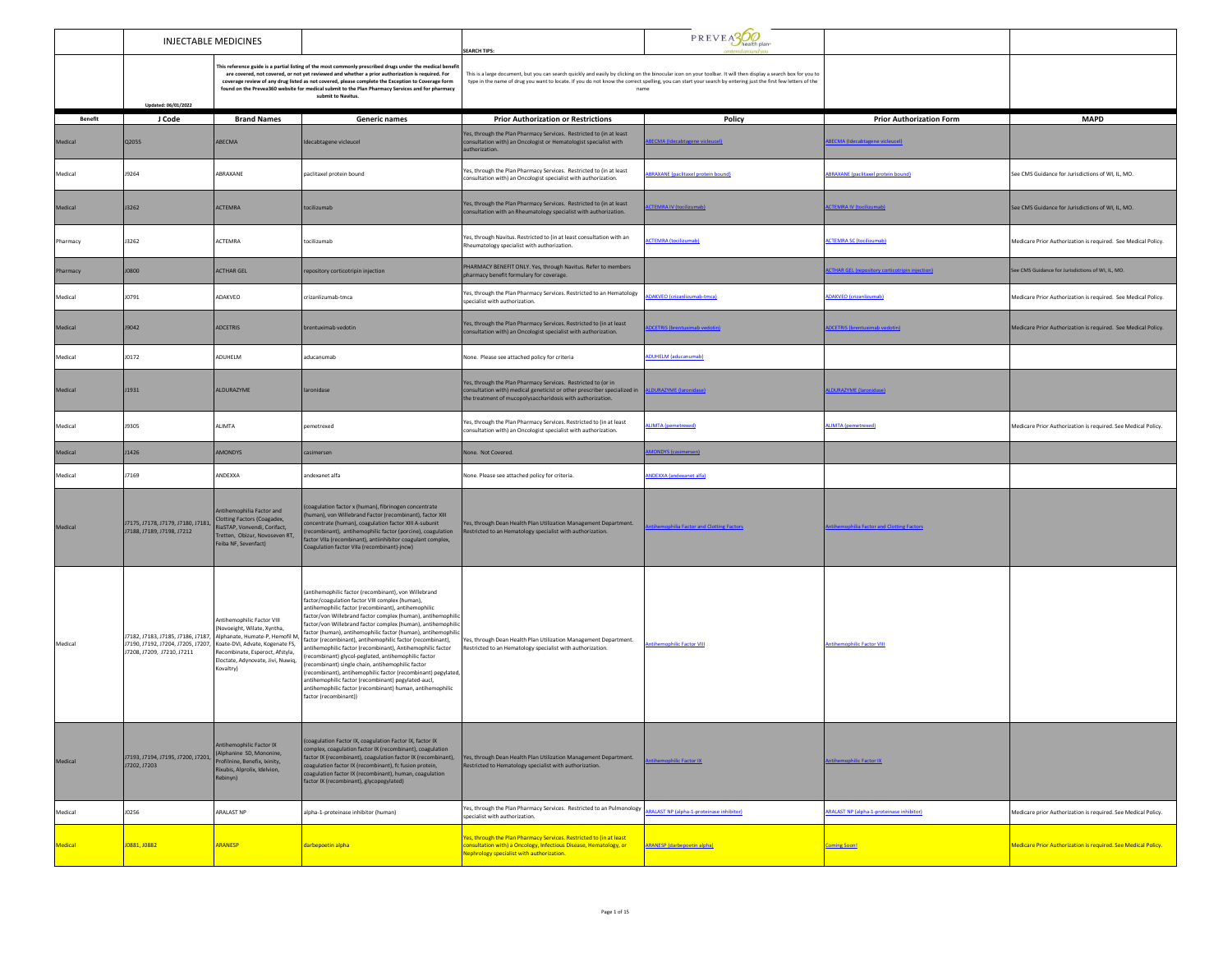|                | INJECTABLE MEDICINES |                                                  |                                                                                                                                                                                                                                                                                                                                                                                                                                             | <b>SEARCH TIPS:</b>                                                                                                                                                                                                                                                                                                                      | PREVEASO                                      |                                               |                                                               |
|----------------|----------------------|--------------------------------------------------|---------------------------------------------------------------------------------------------------------------------------------------------------------------------------------------------------------------------------------------------------------------------------------------------------------------------------------------------------------------------------------------------------------------------------------------------|------------------------------------------------------------------------------------------------------------------------------------------------------------------------------------------------------------------------------------------------------------------------------------------------------------------------------------------|-----------------------------------------------|-----------------------------------------------|---------------------------------------------------------------|
|                | Updated: 06/01/2022  |                                                  | This reference guide is a partial listing of the most commonly prescribed drugs under the medical benefi<br>are covered, not covered, or not yet reviewed and whether a prior authorization is required. For<br>coverage review of any drug listed as not covered, please complete the Exception to Coverage form<br>found on the Prevea360 website for medical submit to the Plan Pharmacy Services and for pharmacy<br>submit to Navitus. | This is a large document, but you can search quickly and easily by clicking on the binocular icon on your toolbar. It will then display a search box for you to<br>type in the name of drug you want to locate. If you do not know the correct spelling, you can start your search by entering just the first few letters of the<br>name |                                               |                                               |                                                               |
| <b>Benefit</b> | J Code               | <b>Brand Names</b>                               | Generic names                                                                                                                                                                                                                                                                                                                                                                                                                               | <b>Prior Authorization or Restrictions</b>                                                                                                                                                                                                                                                                                               | Policy                                        | <b>Prior Authorization Form</b>               | <b>MAPD</b>                                                   |
| Medical        | J9302                | ARZERRA                                          | ofatumumab                                                                                                                                                                                                                                                                                                                                                                                                                                  | Yes, through the Plan Pharmacy Services. Restricted to (in at least<br>consultation with) an Oncologist specialist with authorization.                                                                                                                                                                                                   | <b>RZERRA</b> (ofatumumab)                    | <b>ARZERRA</b> (ofatumumab)                   | Medicare Prior Authorization is required. See Medical Policy. |
| Medical        | C9072                | Asceniv-non-preferred                            | mmune globulin (Human)                                                                                                                                                                                                                                                                                                                                                                                                                      | Yes, through the Plan Pharmacy Services requiring a failed trial or<br>contraindication of all other immune globulin products.                                                                                                                                                                                                           | ceniv-non-preferred (immune globulin) (Human) | seceniv (Immune Globulin) (Human)             | See CMS Guidance for Jurisdictions of WI, IL, MO.             |
| Medical        | C9072                | Asceniv (IVIG) - non-preferred                   | immune globulin (Human)                                                                                                                                                                                                                                                                                                                                                                                                                     | EFFECTIVE 08/01/2022: Yes, through the Plan Pharmacy Services<br>equiring a failed trial or contraindication of all other immune globulin Asceniv (IVIG)<br>products.                                                                                                                                                                    |                                               | <b>Coming Soon!</b>                           | See CMS Guidance for Jurisdictions of WI, IL, MO.             |
| Medical        | J9118                | <b>ASPARLAS</b>                                  | calaspargase pegol                                                                                                                                                                                                                                                                                                                                                                                                                          | Yes, through the Plan Pharmacy Services. Restricted to (in at least<br>consultation with) an Oncologist specialist with authorization.                                                                                                                                                                                                   | <b>PARLAS (calaspargase pegol)</b>            | PARLAS (calaspargase pegol                    | Medicare Prior Authorization is required. See Medical Policy. |
| Medical        | J9035                | AVASTIN - non-preferred                          | bevacizumab                                                                                                                                                                                                                                                                                                                                                                                                                                 | MVASI and ZIRABEV will be the preferred bevacizumab products. No<br>prior authorization required. Please see attached policy for criteria.                                                                                                                                                                                               | <b>WASTIN</b> - non-preferred (bevacizumab)   |                                               | See CMS Guidance for Jurisdictions of WI, IL, MO.             |
| Medical        | Q5121                | AVSOLA - non-preferred                           | pxx6-dsmixilh                                                                                                                                                                                                                                                                                                                                                                                                                               | Yes, through the Plan Pharmacy Plan after failed trial of RENFLEXIS.<br>Restricted to a Dermatology, Rheumatology, or Gastroenterology<br>specialists with authorization.                                                                                                                                                                | VSOLA - non-preferred (infliximab-axxq)       | AVSOLA (infliximab-axxq)                      | See CMS Guidance for Jurisdictions of WI, IL, MO.             |
| Medical        | J9023                | <b>BAVENCIO</b>                                  | avelumab                                                                                                                                                                                                                                                                                                                                                                                                                                    | Yes, through the Plan Pharmacy Services. Restricted to (in at least<br>consultation with) an Oncologist specialist with authorization.                                                                                                                                                                                                   | AVENCIO (avelumab)                            | <b>BAVENCIO (avelumab)</b>                    | Medicare Prior Authorization is required. See Medical Policy. |
| Medical        | J9032                | BELEODAQ                                         | belinostat                                                                                                                                                                                                                                                                                                                                                                                                                                  | Yes, through the Plan Pharmacy Services. Restricted to (in at least<br>consultation with) an Oncologist specialist with authorization.                                                                                                                                                                                                   | <b>ELEODAO</b> (belinostat)                   | <b>IFI FODAO (helinostat)</b>                 | Medicare Prior Authorization is required. See Medical Policy. |
| Medical        | J9036                | <b>BELRAPZO</b>                                  | bendamustine                                                                                                                                                                                                                                                                                                                                                                                                                                | Yes, through the Plan Pharmacy Services. Restricted to (in at least<br>consultation with) an Oncologist specialist with authorization.                                                                                                                                                                                                   | <b>ELRAPZO</b> (bendamustine)                 | <b>BELRAPZO (bendamustine)</b>                | Medicare Prior Authorization is required. See Medical Policy. |
| Medical        | J9034                | <b>BENDEKA</b>                                   | bendamustine                                                                                                                                                                                                                                                                                                                                                                                                                                | Yes, through the Plan Pharmacy Services. Restricted to (in at least<br>consultation with) an Oncologist specialist with authorization.                                                                                                                                                                                                   | NDEKA (belimumab)                             | <b>NDEKA</b> (bendamustine)                   | Medicare Prior Authorization is required. See Medical Policy. |
| Medical        | J0490                | BENLYSTA                                         | belimumab                                                                                                                                                                                                                                                                                                                                                                                                                                   | Yes, through the Plan Pharmacy Services. Restricted to (in at least<br>consultation with) a Rheumatology, Dermatology, or Nephrology<br>specialists with authorization.                                                                                                                                                                  | ENLYSTA IV (belimumab)                        | <b>RENI YSTA IV (helimumah)</b>               | Medicare Prior Authorization is required. See Medical Policy. |
| Pharmacy       | J0490                | <b>BENLYSTA</b>                                  | belimumab                                                                                                                                                                                                                                                                                                                                                                                                                                   | Yes, through Navitus. Restricted to (in at least consultation with) a<br>Rheumatology, Dermatology, or Nephrology specialists with<br>authorization.                                                                                                                                                                                     | ENLYSTA SC (belimumab)                        | <b>SENLYSTA SC (belimumab)</b>                |                                                               |
| Medical        | J0179                | BEOVU                                            | brolucizumab-dbll                                                                                                                                                                                                                                                                                                                                                                                                                           | None. Please see attached policy for criteria.                                                                                                                                                                                                                                                                                           | EOVU (brolucizumab-dbll)                      |                                               | See CMS Guidance for Jurisdictions of WI, IL, MO.             |
| Medical        | J9229                | <b>BESPONSA</b>                                  | inotuzumab ozogamicin                                                                                                                                                                                                                                                                                                                                                                                                                       | Yes, through the Plan Pharmacy Services. Restricted to (in at least<br>consultation with) an Oncologist specialist with authorization.                                                                                                                                                                                                   | SPONSA (inotuzumab ozogamicin)                | <b>ESPONSA (inotuzumab ozogamicin)</b>        | Medicare Prior Authorization is required. See Medical Policy. |
| Medical        | <b>J1556</b>         | BIVIGAM, IMMUNE GLOBULIN                         | mmune globulin (bivigam)                                                                                                                                                                                                                                                                                                                                                                                                                    | Yes, through the Plan Pharmacy Services.                                                                                                                                                                                                                                                                                                 | <b>BIVIGAM</b> (immune globulin)              | <b>BIVIGAM (Immune Globulin)</b>              | See CMS Guidance for Jurisdictions of WI, IL, MO.             |
| Medical        | <b>J1556</b>         | <b>BIVIGAM (IVIG), IMMUNE</b><br><b>GLOBULIN</b> | <mark>ımune globulin (bivigam)</mark>                                                                                                                                                                                                                                                                                                                                                                                                       | EFFECTIVE 08/01/2022: Yes, through the Plan Pharmacy Services.                                                                                                                                                                                                                                                                           | BIVIGAM (IVIG)                                | <b>Coming Soon!</b>                           |                                                               |
| Medical        | J9037                | <b>BLENREP</b>                                   | belantamab mafodotin-blmf                                                                                                                                                                                                                                                                                                                                                                                                                   | Yes, through the Plan Pharmacy Services. Restricted to (in at least<br>consultation with) an Oncologist specialist with authorization.                                                                                                                                                                                                   | LENREP (belantamab mafodotin-blmf)            | <b>BLENREP</b> (belantamab mafodotin)         | Medicare Prior Authorization is required. See Medical Policy. |
| Medical        | J9039                | <b>BLINCYTO</b>                                  | blinatumomab                                                                                                                                                                                                                                                                                                                                                                                                                                | Yes, through the Plan Pharmacy Services. Restricted to (in at least<br>consultation with) an Oncologist specialist with authorization.                                                                                                                                                                                                   | <b>LINCYO</b> (blinatumomab)                  | <b>BLINCYTO (blinatumomab)</b>                | Medicare Piror Authorization is required. See Medical Policy. |
| Medical        | 10585                | <b>BOTOX</b>                                     | inabotulinumtoxin                                                                                                                                                                                                                                                                                                                                                                                                                           | Vo prior authorization is required.                                                                                                                                                                                                                                                                                                      |                                               |                                               | e CMS Guidance for Jurisdictions of WI. IL. MO.               |
| Medical        | J0741                | CABENUVA                                         | cabotegravir and rilpivirine                                                                                                                                                                                                                                                                                                                                                                                                                | Yes, through the Plan Pharmacy Services.                                                                                                                                                                                                                                                                                                 | <b>ABENUVA</b> (cabotegravir and rilpivirine) | <b>ABENUVA</b> (cabotegravir and rilpivirine) |                                                               |
| Medical        | J1786                | CEREZYME                                         | imiglucerase (Intravenous)                                                                                                                                                                                                                                                                                                                                                                                                                  | Yes, through the Plan Pharmacy Services. Restricted to (in at least<br>consultation with) a Medical Geneticist or other prescriber specialized CEREZYME (imiglucerase) (Intravenous)<br>in the treatment of Gaucher DX with authorization.                                                                                               |                                               | <b>CEREZYME</b> (imiglucerase) (Intravenous)  | Medicare Prior Authorization is required. See Medical Policy. |
| Medical        | J2786                | <b>CINQAIR</b>                                   | reslizumab                                                                                                                                                                                                                                                                                                                                                                                                                                  | Yes, through the Plan Pharmacy Services. Restricted to a Pulmonology,<br>Allergy, and Immunology specialist with authorization.                                                                                                                                                                                                          | NQAIR (reslizumab)                            | <b>CINQAIR</b> (reslizumab)                   | See CMS Guidance for Jurisdictions of WI, IL, MO.             |
| Medical        | J1448                | COSELA                                           | trilaciclib                                                                                                                                                                                                                                                                                                                                                                                                                                 | Yes, through the Plan Pharmacy Services. Restricted to (in at least<br>consultation with) an Oncology or Hematolgoist specialist with<br>authorization.                                                                                                                                                                                  | <b>COSELA</b> (trilaciclib)                   | <b>COSELA</b> (trilaciclib)                   |                                                               |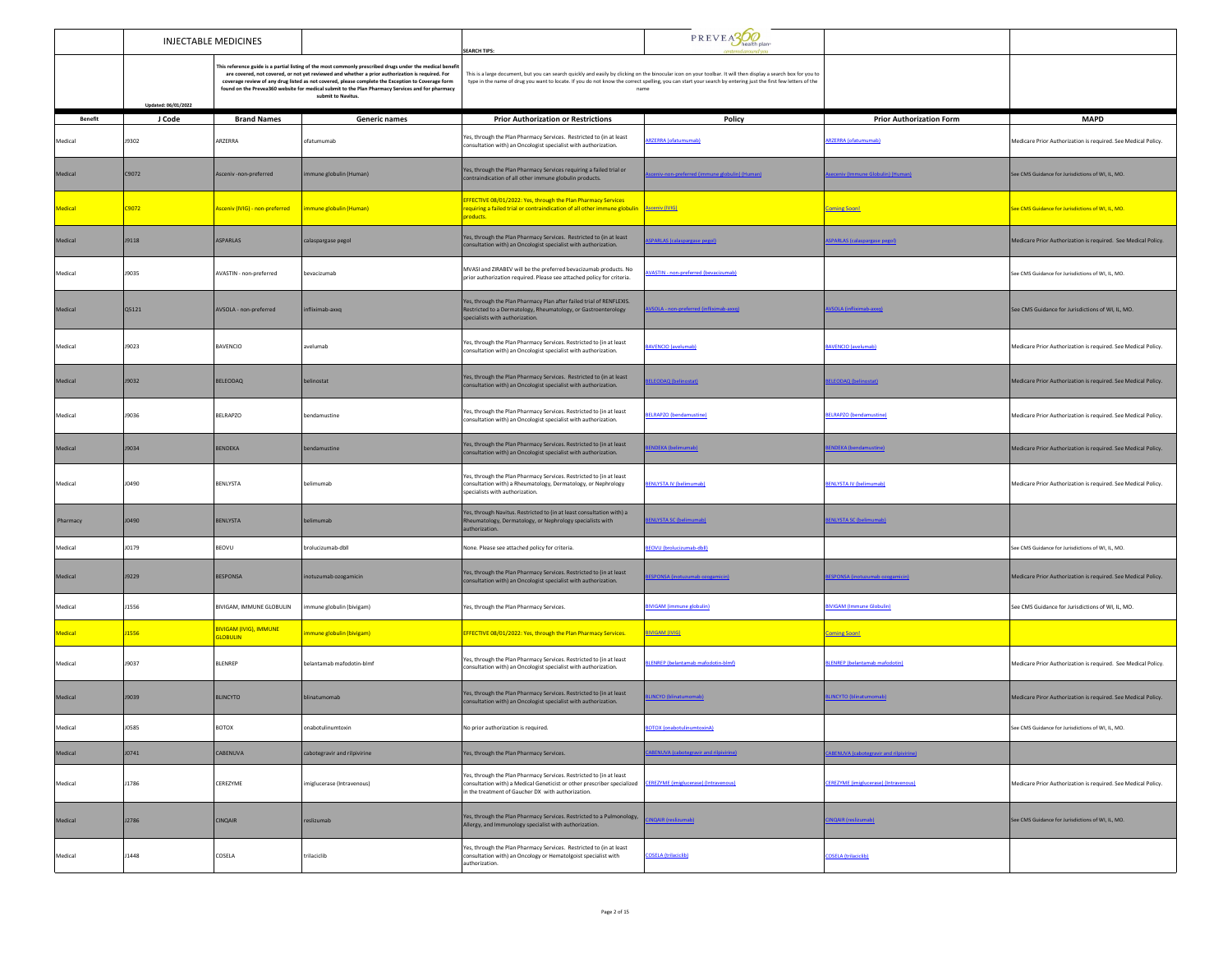|                 | <b>INJECTABLE MEDICINES</b> |                                                  |                                                                                                                                                                                                                                                                                                                                                                                                                                              |                                                                                                                                                                                                                                                                                                                                                           | PREVEASO                                                                                                                                                                                                                                                                                                                                 |                                                  |                                                                      |  |
|-----------------|-----------------------------|--------------------------------------------------|----------------------------------------------------------------------------------------------------------------------------------------------------------------------------------------------------------------------------------------------------------------------------------------------------------------------------------------------------------------------------------------------------------------------------------------------|-----------------------------------------------------------------------------------------------------------------------------------------------------------------------------------------------------------------------------------------------------------------------------------------------------------------------------------------------------------|------------------------------------------------------------------------------------------------------------------------------------------------------------------------------------------------------------------------------------------------------------------------------------------------------------------------------------------|--------------------------------------------------|----------------------------------------------------------------------|--|
|                 | Updated: 06/01/2022         |                                                  | This reference guide is a partial listing of the most commonly prescribed drugs under the medical benefit<br>are covered, not covered, or not yet reviewed and whether a prior authorization is required. For<br>coverage review of any drug listed as not covered, please complete the Exception to Coverage form<br>found on the Prevea360 website for medical submit to the Plan Pharmacy Services and for pharmacy<br>submit to Navitus. | <b>EARCH TIPS:</b>                                                                                                                                                                                                                                                                                                                                        | This is a large document, but you can search quickly and easily by clicking on the binocular icon on your toolbar. It will then display a search box for you to<br>type in the name of drug you want to locate. If you do not know the correct spelling, you can start your search by entering just the first few letters of the<br>name |                                                  |                                                                      |  |
| <b>Benefit</b>  | J Code                      | <b>Brand Names</b>                               | <b>Generic names</b>                                                                                                                                                                                                                                                                                                                                                                                                                         | <b>Prior Authorization or Restrictions</b>                                                                                                                                                                                                                                                                                                                | Policy                                                                                                                                                                                                                                                                                                                                   | <b>Prior Authorization Form</b>                  | <b>MAPD</b>                                                          |  |
| Medical         | J9120                       | COSMEGEN                                         | dactinomycin                                                                                                                                                                                                                                                                                                                                                                                                                                 | Yes, through the Plan Pharmacy Services, Restricted to (in at least<br>consultation with) an Oncology specialist with authorization.                                                                                                                                                                                                                      | <b>SMEGEN</b> (dactinomycin)                                                                                                                                                                                                                                                                                                             | <b>DSMEGEN (dactinomycin)</b>                    |                                                                      |  |
| Medical         | <b>JO584</b>                | CRYSVITA                                         | burosumab                                                                                                                                                                                                                                                                                                                                                                                                                                    | Yes, through the Plan Pharmacy Services. Restricted to Endocrinologist,<br>Nephrologist, Medical Geneticist, or Specialist experienced in treatment CRYSVITA (burosumab<br>of Metabolic Bone Disorders with authorization.                                                                                                                                |                                                                                                                                                                                                                                                                                                                                          | <b>CRYSVITA (burosumab)</b>                      | Medicare Prior Authorization is required. See Medical Policy.        |  |
| Medical         | J1555                       | CUVITRU, IMMUNE GLOBULIN                         | nmune globulin (cuvitru)                                                                                                                                                                                                                                                                                                                                                                                                                     | Yes, through the Plan Pharmacy Services.                                                                                                                                                                                                                                                                                                                  | <b>JVITRU</b> (immune globulin)                                                                                                                                                                                                                                                                                                          | <b>JVITRU</b> (Immune Globulin                   |                                                                      |  |
| Medical         | J1555                       | <b>CUVITRU (SCIG), IMMUNE</b><br><b>GLOBULIN</b> | mmune globulin (cuvitru)                                                                                                                                                                                                                                                                                                                                                                                                                     | EFFECTIVE 08/01/2022: Yes, through the Plan Pharmacy Services.                                                                                                                                                                                                                                                                                            | <b>CUVITRU (SCIG)</b>                                                                                                                                                                                                                                                                                                                    | <b>Coming Soon!</b>                              |                                                                      |  |
| Medical         | J9308                       | <b>CYRAMZA</b>                                   | ramucirumab                                                                                                                                                                                                                                                                                                                                                                                                                                  | Yes, through the Plan Pharmacy Services. Restricted to (in at least<br>consultation with) an Oncologist specialist with authorization.                                                                                                                                                                                                                    | <b>RAMZA (ramucirumab)</b>                                                                                                                                                                                                                                                                                                               | <b>RAMZA (ramucirumab)</b>                       | Medicare Prior Authorization is required. See Medical Policy.        |  |
| Medical         | J9348                       | DANYELZA                                         | naxitamab                                                                                                                                                                                                                                                                                                                                                                                                                                    | Yes, through the Plan Pharmacy Services. Restricted to (in at least<br>consultation with) an Oncologist specialist with authorization.                                                                                                                                                                                                                    | <b>ANYELZA (naxitamab)</b>                                                                                                                                                                                                                                                                                                               | DANYELZA (naxitamab)                             | Medicare Prior Authorization is required. See Medical Policy.        |  |
| Medical         | J9145                       | DARZALEX                                         | daratumumab                                                                                                                                                                                                                                                                                                                                                                                                                                  | Yes, through the Plan Pharmacy Services. Restricted to (in at least<br>consultation) an Oncology or hematologist specialist with authorization                                                                                                                                                                                                            | <b>ARZALEX (daratumumab</b>                                                                                                                                                                                                                                                                                                              | DARZALEX (daratumumab                            | Medicare Prior Authorization is required. See Medical Policy.        |  |
| Medical         | J9144, C9062                | DARZALEX FASPRO                                  | daratumumab/hyaluronidase-fihj                                                                                                                                                                                                                                                                                                                                                                                                               | Yes, through the Plan Pharmacy Services. Restricted to (in at least<br>consultation) an Oncology or hematologist specialist with authorization                                                                                                                                                                                                            | ARZALEX FASPRO (daratumumab/hyaluronidase-fihi)                                                                                                                                                                                                                                                                                          | MARZALEX FASPRO (daratumumab/hyaluronidase-fihil | Medicare Prior Authorization is required. See Medical Policy.        |  |
| Medical         | J7318                       | DUROLANE - non-preferred                         | sodium hyaluronate                                                                                                                                                                                                                                                                                                                                                                                                                           | HYALGAN, SYNVISC, SYNVISC ONE, HYMOVIS, and TRILURON will be the<br>preferred product. Coverage of DUROLANE requires a failed trial of a<br>preferred product. Prior authorization is required through the Plan<br>Pharmacy Services and is restricted to a Rheumatology, Orthopedic,<br>Sports Medicine, or Pain Medicine specialist with authorization. | ROLANE - non-preferred (sodium hyal                                                                                                                                                                                                                                                                                                      | <b>ROLANE</b> (sodium hyaluro)                   | See CMS Guidance for Jurisdictions of WI, IL, MO.                    |  |
| Medical         | J0586                       | <b>DYSPORT</b>                                   | abobotulinumtoxinA                                                                                                                                                                                                                                                                                                                                                                                                                           | No prior authorization is required.                                                                                                                                                                                                                                                                                                                       | <b>YSPORT</b> (abobotulinumtoxinA)                                                                                                                                                                                                                                                                                                       |                                                  | See CMS Guidance for Jurisdictions of WI, IL, MO.                    |  |
| Medical         | J1743                       | ELAPRASE                                         | idursulfase (Intravenous)                                                                                                                                                                                                                                                                                                                                                                                                                    | Yes, through the Plan Pharmacy Services. Restricted to (in at least<br>consultation with) a Medical Geneticist or other prescriber specialized<br>in the treatment of Mucopolysaccharidosis II with authorization.                                                                                                                                        | <b>LAPRASE (idursulfase)</b>                                                                                                                                                                                                                                                                                                             | LAPRASE (idursulfase)                            | Medicare Prior Authorization is required. See Medical Policy.        |  |
| Medical         | J3061                       | ELELYSO                                          | taliglucerase alfa (Intravenous)                                                                                                                                                                                                                                                                                                                                                                                                             | Yes, through the Plan Pharmacy Services. Restricted to (in at least<br>consultation with) a Medical Geneticist or other prescriber specialized<br>in the treatment of Gaucher 1 DX with authorization.                                                                                                                                                    | <b>ELELYSO</b> (taliglucerase alfa)                                                                                                                                                                                                                                                                                                      | <b>ELELYSO</b> (taliglucerase alfa)              | Medicare Prior Authorization is required. See Medical Policy.        |  |
| Medical         | J9269                       | <b>ELZONRIS</b>                                  | tagraxofusp-erzs                                                                                                                                                                                                                                                                                                                                                                                                                             | Yes, through the Plan Pharmacy Services. Restricted to (in at least<br>consultation with) a Oncology or Hematology specialist with<br>authorization.                                                                                                                                                                                                      | <b>ZONRIS (tagraxofusp-erzs)</b>                                                                                                                                                                                                                                                                                                         | <b>IZONRIS (tagraxofusp)</b>                     | Medicare Prior Authorization is required. See Medical Policy.        |  |
| Medical         | 19269                       | <b>ELZONRIS</b>                                  | tagraxofusp-erzs                                                                                                                                                                                                                                                                                                                                                                                                                             | <b>EFFECTIVE 08/01/2022: Yes, through the Plan Pharmacy Services.</b><br>Restricted to (in at least consultation with) an Oncology or Hematology ELZONRIS (tagraxofusp-erzs)<br>specialist with authorization.                                                                                                                                            |                                                                                                                                                                                                                                                                                                                                          | <b>Coming Soon!</b>                              | Medicare Prior Authorization is required. See Medical Policy.        |  |
| Medical         | J9176                       | <b>EMPLICITI</b>                                 | elotuzumab                                                                                                                                                                                                                                                                                                                                                                                                                                   | Yes, through the Plan Pharmacy Services. Restricted to (in at least<br>consultation with) an Oncologist specialist with authorization.                                                                                                                                                                                                                    | <b>MPLICITI (elotuzumab)</b>                                                                                                                                                                                                                                                                                                             | MPLICITI (elotuzumab)                            | Medicare Prior Authorization is required. See Medical Policy.        |  |
| Medical         | J9358                       | ENHERTU                                          | fam-trastuzumab deruxtecan-nxki                                                                                                                                                                                                                                                                                                                                                                                                              | Yes, through the Plan Pharmacy Services. Restricted to (in at least<br>consultation with) an Oncologist specialist with authorization.                                                                                                                                                                                                                    | NHERTU (fam-trastuzumab deruxtecan-nxki)                                                                                                                                                                                                                                                                                                 | <b>ENHERTU (trastuzumab deruxtecan)</b>          | Medicare Prior Authorization is required. See Medical Policy.        |  |
| Medical         | 13380                       | <b>ENTYVIO</b>                                   | redolizumab                                                                                                                                                                                                                                                                                                                                                                                                                                  | Yes, through the Plan Pharmacy Services. Restricted to (in at least<br>consultation with) an Gastroenterology specialists with authorization.                                                                                                                                                                                                             |                                                                                                                                                                                                                                                                                                                                          | <u>ityvio i</u>                                  | See CMS Guidance for Jurisdictions of WI, IL, MO.                    |  |
| Pharmacy        | J0885, Q4081                | <b>EPOGEN</b>                                    | epoetin alfa, (for non-esrd use)                                                                                                                                                                                                                                                                                                                                                                                                             | es, through Navitus. Restricted to (in at least consultation with) a<br><b>Oncology, Infectious Disease, Hematology, or Nephrology specialist</b><br>with authorization.                                                                                                                                                                                  | <b>EPOGEN (epoetin alpha)</b>                                                                                                                                                                                                                                                                                                            | <b>Coming Soon!</b>                              | <b>Medicare Prior Authorization is required. See Medical Policy.</b> |  |
| Medical         | J0885, Q4081                | <b>EPOGEN</b>                                    | epoetin alfa, (for non-esrd use)                                                                                                                                                                                                                                                                                                                                                                                                             | es, through the Plan Pharmacy Services. Restricted to (in at least<br>consultation with) a Oncology, Infectious Disease, Hematology, or<br><b>Nephrology specialist with authorization.</b>                                                                                                                                                               | <b>EPOGEN (epoetin alpha)</b>                                                                                                                                                                                                                                                                                                            | <b>Coming Soon!</b>                              | <b>Medicare Prior Authorization is required. See Medical Policy.</b> |  |
| <b>Pharmacy</b> | J0885, Q4081                | <b>EPOGEN</b> - preferred                        | epoetin alfa, (for non-esrd use)                                                                                                                                                                                                                                                                                                                                                                                                             | EFFECTIVE 07/01/2022: Yes, through Navitus. Restricted to (in at least<br>consultation with) a Oncology, Infectious Disease, Hematology, or<br><b>Vephrology specialist with authorization.</b>                                                                                                                                                           | <b>EPOGEN</b> (epoetin alpha)                                                                                                                                                                                                                                                                                                            | <b>Coming Soon!</b>                              | <b>Medicare Prior Authorization is required. See Medical Policy.</b> |  |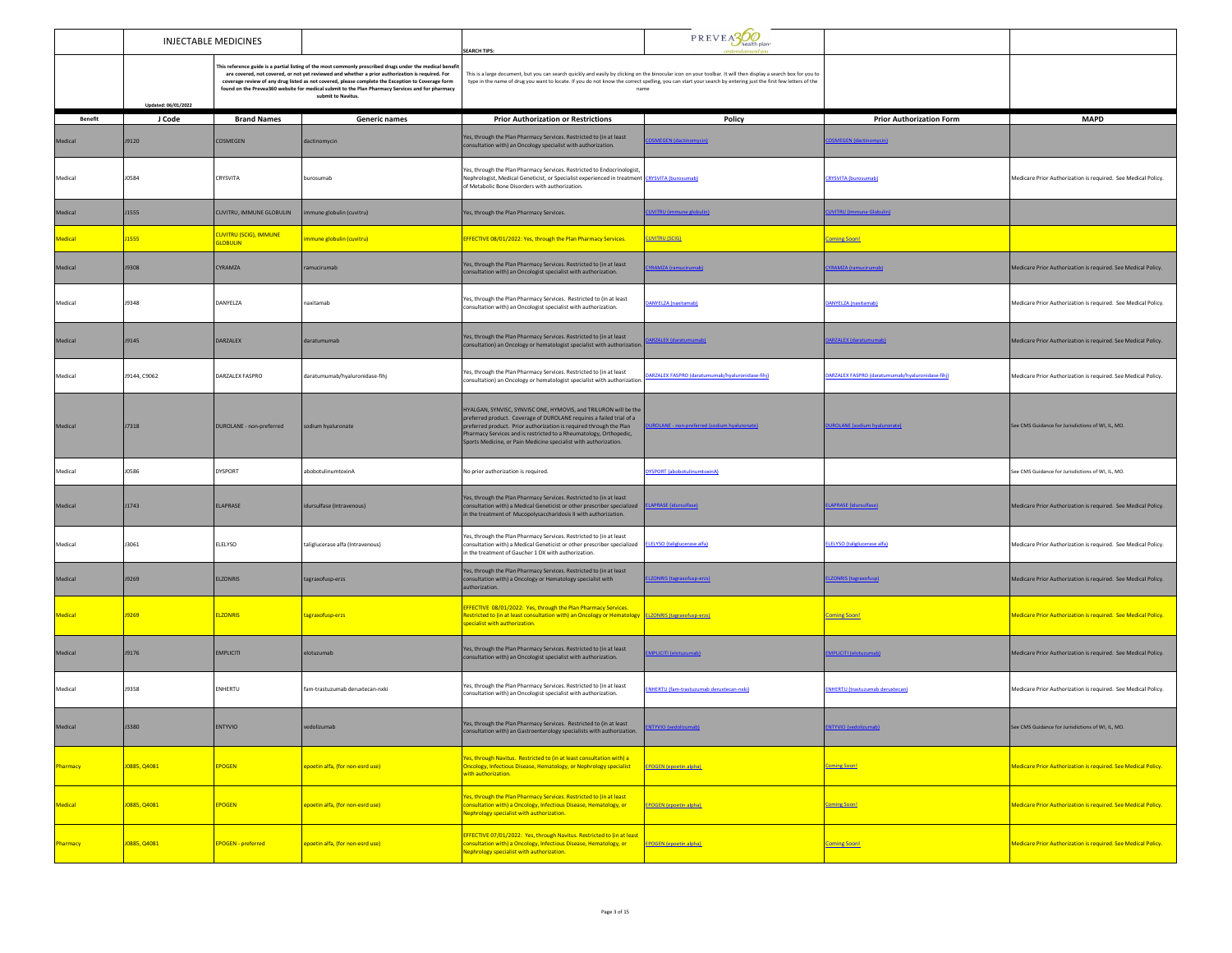|                |                     | <b>INJECTABLE MEDICINES</b>                          |                                                                                                                                                                                                                                                                                                                                                                                                                                            | <b>EARCH TIPS:</b>                                                                                                                                                                                                                                                                                                                                                  | PREVEA300                                          |                                            |                                                                      |
|----------------|---------------------|------------------------------------------------------|--------------------------------------------------------------------------------------------------------------------------------------------------------------------------------------------------------------------------------------------------------------------------------------------------------------------------------------------------------------------------------------------------------------------------------------------|---------------------------------------------------------------------------------------------------------------------------------------------------------------------------------------------------------------------------------------------------------------------------------------------------------------------------------------------------------------------|----------------------------------------------------|--------------------------------------------|----------------------------------------------------------------------|
|                | Updated: 06/01/2022 |                                                      | This reference guide is a partial listing of the most commonly prescribed drugs under the medical benefi<br>are covered, not covered, or not yet reviewed and whether a prior authorization is required. For<br>coverage review of any drug listed as not covered, please complete the Exception to Coverage form<br>found on the Prevea360 website for medical submit to the Plan Pharmacy Services and for pharmacy<br>submit to Navitus | This is a large document, but you can search quickly and easily by clicking on the binocular icon on your toolbar. It will then display a search box for you to<br>type in the name of drug you want to locate. If you do not know the correct spelling, you can start your search by entering just the first few letters of the<br>name                            |                                                    |                                            |                                                                      |
| <b>Benefit</b> | J Code              | <b>Brand Names</b>                                   | <b>Generic names</b>                                                                                                                                                                                                                                                                                                                                                                                                                       | <b>Prior Authorization or Restrictions</b>                                                                                                                                                                                                                                                                                                                          | Policy                                             | <b>Prior Authorization Form</b>            | <b>MAPD</b>                                                          |
| Medical        | J0885, Q4081        | <b>EPOGEN</b> - preferred                            | epoetin alfa, (for non-esrd use)                                                                                                                                                                                                                                                                                                                                                                                                           | <b>EFFECTIVE 07/01/2022: Yes, through the Plan Pharmacy Services.</b><br>lestricted to (in at least consultation with) a Oncology, Infectious<br>Disease, Hematology, or Nephrology specialist with authorization.                                                                                                                                                  | <b>EPOGEN</b> (epoetin alpha)                      | <b>Coming Soon!</b>                        | <b>Medicare Prior Authorization is required. See Medical Policy.</b> |
| Medical        | J9055               | ERBITUX                                              | cetuximab                                                                                                                                                                                                                                                                                                                                                                                                                                  | Yes, through the Plan Pharmacy Services. Restricted to (in at least<br>consultation with) an Oncologist specialist with authorization.                                                                                                                                                                                                                              | <b>RBITUX (cetuximab)</b>                          | <b>ERBITUX</b> (cetuximab)                 | Medicare Prior Authorization is required. See Medical Policy.        |
| Medical        | J9019               | ERWINAZE                                             | asparaginase erwinia chrysanthemi                                                                                                                                                                                                                                                                                                                                                                                                          | Yes, through the Plan Pharmacy Services. Restricted to (in at least<br>consultation with) a Oncology or Hematology specialist with<br>authorization.                                                                                                                                                                                                                | RWINAZE (asparaginase erwinia chrysanthemi)        | RWINAZE (asparaginase erwinia chrysanthem) | Medicare Prior Authorization is required. See Medical Policy.        |
| Medical        | J7323               | EUFLEXXA - non-preferred                             | sodium hyaluronate, 1%                                                                                                                                                                                                                                                                                                                                                                                                                     | HYALGAN, SYNVISC, SYNVISC ONE, HYMOVIS, and TRILURON will be the<br>preferred product. Coverage of EUFLEXXA requires a failed trial of a<br>preferred product. Prior authorization is required through the Plan<br>Pharmacy Services and is restricted to a Rheumatology, Orthopedic,<br>Sports Medicine, or Pain Medicine specialist with authorization.           | UFLEXXA (sodium hyaluronate, 1%)                   | EUFLEXXA (sodium hyaluronate, 1%)          | See CMS Guidance for Jurisdictions of WI, IL, MO.                    |
| Medical        | J3111               | EVENITY                                              | romosozumab-aqqg                                                                                                                                                                                                                                                                                                                                                                                                                           | Yes, through the Plan Pharmacy Services. Restricted to (in at least<br>consultation with) a Endocrinology or Rheumatology specialists with<br>authorization.                                                                                                                                                                                                        | <b>/ENITY</b> (romosozumab-aqqg                    | VENITY (romosozumab)                       | Medicare Prior Authorization is required. See Medical Policy.        |
| Medical        | J1305               | EVKEEZA                                              | evinacumab                                                                                                                                                                                                                                                                                                                                                                                                                                 | Yes, through the Plan Pharmacy Services. Restricted to (in at least<br>consultation with) a Cardiologist, Lipidologist, or Endocrinologist<br>pecialist with authorization.                                                                                                                                                                                         | <b>EVKEEZA</b> (evinacumab)                        | <b>EVKEEZA</b> (evinacumab)                | Medicare Prior Authorization is required. See Medical Policy.        |
| Pharmacy       |                     | <b>EVRYSDI</b>                                       | risdiplam                                                                                                                                                                                                                                                                                                                                                                                                                                  | Yes, through Navitus. Restricted to a pediatric neurologist at a<br>Muscular Dystrophy Association care center with authorization.                                                                                                                                                                                                                                  | VRYSDI (risdiplam)                                 | <b>VRYSDI</b> (risdiplam)                  | Medicare Prior Authorization is required. See Medical Policy.        |
| Medical        | J1428               | EXONDYS 51                                           | eteplirsen                                                                                                                                                                                                                                                                                                                                                                                                                                 | None. Not Covered.                                                                                                                                                                                                                                                                                                                                                  | (ONDYS 51 (eteplirsen)                             |                                            |                                                                      |
| Medical        | <b>JO178</b>        | EYLEA                                                | aflibercept                                                                                                                                                                                                                                                                                                                                                                                                                                | Vone. Please see attached policy for criteria.                                                                                                                                                                                                                                                                                                                      | <b>YLEA</b> (aflibercept)                          |                                            | See CMS Guidance for Jurisdictions of WI, IL, MO.                    |
| Medical        | J0180               | FABRYZYME                                            | agalsidase                                                                                                                                                                                                                                                                                                                                                                                                                                 | Yes, through the Plan Pharmacy Services. Restricted to (in at least<br>consultation with) a medical geneticist or other prescriber specialized in FABRAZYME (agalsidase)<br>the treatment of Fabry DX with authorization.                                                                                                                                           |                                                    | <b>FABRAZYME</b> (agalsidase)              | Medicare Prior Authorization is required. See Medical Policy.        |
| Medical        | J0517               | FASENRA                                              | benralizumab                                                                                                                                                                                                                                                                                                                                                                                                                               | Yes, through the Plan Pharmacy Services. Restricted to Pulmonology,<br>Allergy, or Immunology specialists with authorization.                                                                                                                                                                                                                                       | <b>ASENRA (benralizumab)</b>                       | FASENRA (benralizumab)                     | See CMS Guidance for Jurisdictions of WI, IL, MO.                    |
| Medical        | J1951               | FENSOLVI - non-preferred                             | leuprolide acetate                                                                                                                                                                                                                                                                                                                                                                                                                         | Yes, through the Plan Pharmacy Services requiring a failed trial or<br>contraindication of all other leuprolide products. Restricted to (in at<br>least consultation with) a Oncology, Urology, OB/GYN, Internal<br>medicine, Family medicine, or Pediatrics specialist with authorization.                                                                         | <b>ENSOLVI</b> (leuprolide acetate)                | <b>FENSOLVI</b> (leuprolide acetate)       |                                                                      |
| Medical        | Q0138, Q0139        | <b>FERAHEME</b> - preferred                          | ferumoxytol                                                                                                                                                                                                                                                                                                                                                                                                                                | VENOFER, INFED, FERRLECIT, and FERAHEME are the preferred<br>parenteral iron products and do not require prior authorization.<br>INJECTAFER and MONOFERRIC are the non-preferred parenteral iron<br>products and prior authorization is required through the Plan Pharmacy<br>Services with authorization.                                                          | <b>ERAHEME</b> (ferumoxytol                        |                                            |                                                                      |
| Medical        | Q0138, Q0139        | <b>FERAHEME - preferred</b>                          | <b>ferumoxytol</b>                                                                                                                                                                                                                                                                                                                                                                                                                         | <b>EFFECTIVE 08/01/2022: VENOFER, INFED, FERRLECIT, and FERAHEME</b><br>are the preferred parenteral iron products and do not require prior<br>authorization. INJECTAFER, MONOFERRIC, TRIFERIC, and TRIFERIC<br>AVNU are the non-preferred parenteral iron products and prior<br>uthorization is required through the Plan Pharmacy Services with<br>authorization. | <b>FERAHEME</b> (ferumoxytol)                      |                                            |                                                                      |
|                |                     | (LECTI - preferred                                   | remographers complex                                                                                                                                                                                                                                                                                                                                                                                                                       | VENOFER, INFED, FERRLECIT, and FERAHEME are the preferred<br>parenteral iron products and do not require prior authorization.<br>ruc are the non-preferred p<br>products and prior authorization is required through the Plan Pharmacy<br>Services with authorization.                                                                                              |                                                    |                                            |                                                                      |
| Medical        | J2916               | <b>FERRLECIT - preferred</b>                         | sodium ferric gluconate complex                                                                                                                                                                                                                                                                                                                                                                                                            | EFFECTIVE 08/01/2022: VENOFER, INFED, FERRLECIT, and FERAHEME<br>are the preferred parenteral iron products and do not require prior<br>authorization. INJECTAFER, MONOFERRIC, TRIFERIC, and TRIFERIC<br>AVNU are the non-preferred parenteral iron products and prior<br>authorization is required through the Plan Pharmacy Services with<br>authorization.       | <b>FERRLECIT (sodium ferric gluconate complex)</b> |                                            |                                                                      |
| Medical        | J1572               | FLEBOGAMMA, IMMUNE<br>GLOBULIN, IVIG                 | flebogamma                                                                                                                                                                                                                                                                                                                                                                                                                                 | Yes, through the Plan Pharmacy Services.                                                                                                                                                                                                                                                                                                                            | <b>EBOGAMMA</b> (Immune Globulin)                  | LEBOGAMMA (Immune Globulin)                | See CMS Guidance for Jurisdictions of WI, IL, MO.                    |
| Medical        | <b>J1572</b>        | FLEBOGAMMA/FLEBOGAMMA<br>DIF (IVIG), IMMUNE GLOBULIN | flebogamma                                                                                                                                                                                                                                                                                                                                                                                                                                 | EFFECTIVE 08/01/2022: Yes, through the Plan Pharmacy Services.                                                                                                                                                                                                                                                                                                      | <b>FLEBOGAMMA/FLEBOGAMMA DIF (IVIG)</b>            | <b>Coming Soon!</b>                        | See CMS Guidance for Jurisdictions of WI, IL, MO.                    |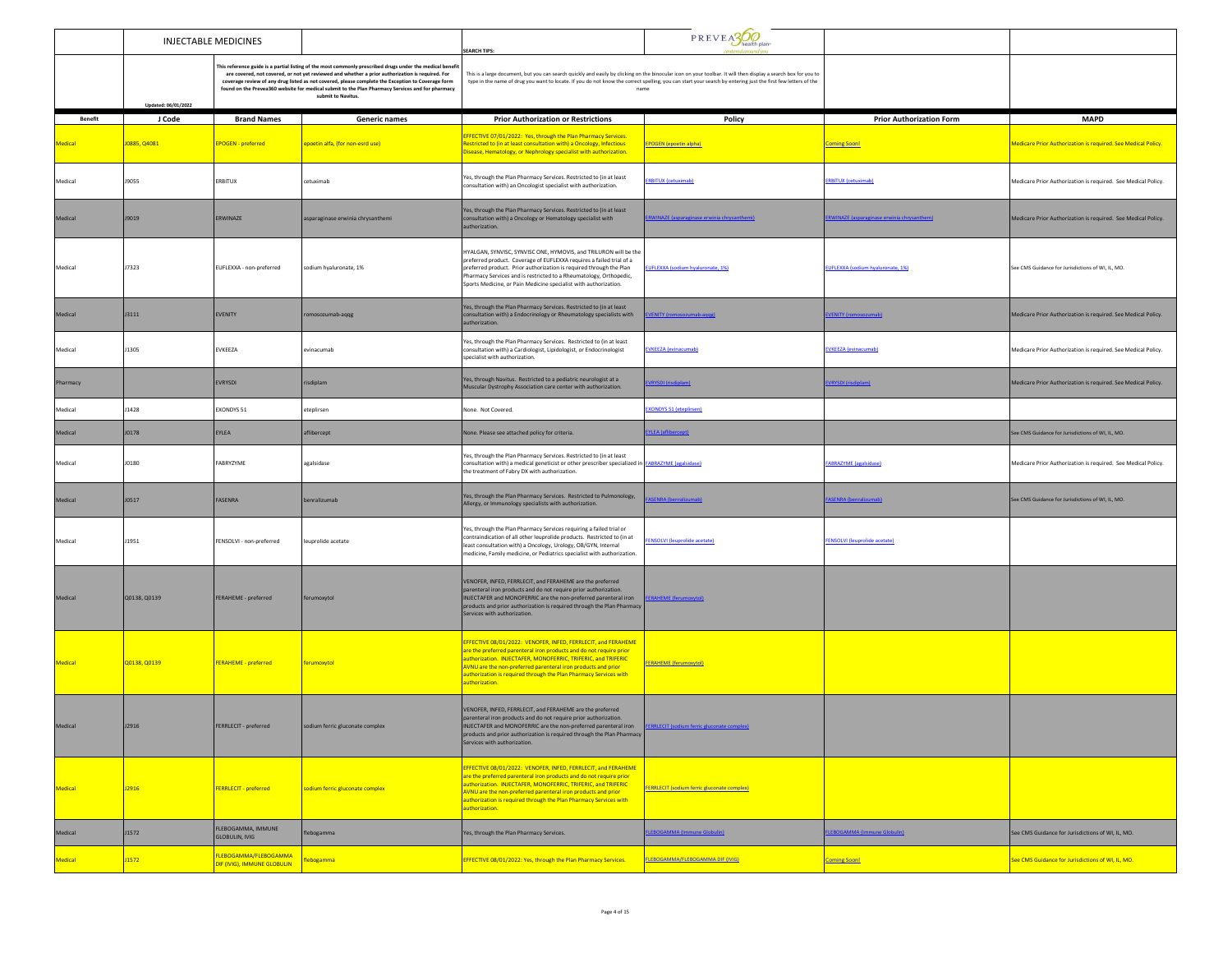| <b>INJECTABLE MEDICINES</b> |                     |                                                                        | <b>SEARCH TIPS:</b>                                                                                                                                                                                                                                                                                                                                                                                                                          | PREVEASO                                                                                                                                                                                                                                                                                                                                                     |                                                                                                                                                               |                                         |                                                               |
|-----------------------------|---------------------|------------------------------------------------------------------------|----------------------------------------------------------------------------------------------------------------------------------------------------------------------------------------------------------------------------------------------------------------------------------------------------------------------------------------------------------------------------------------------------------------------------------------------|--------------------------------------------------------------------------------------------------------------------------------------------------------------------------------------------------------------------------------------------------------------------------------------------------------------------------------------------------------------|---------------------------------------------------------------------------------------------------------------------------------------------------------------|-----------------------------------------|---------------------------------------------------------------|
|                             | Updated: 06/01/2022 |                                                                        | This reference guide is a partial listing of the most commonly prescribed drugs under the medical benefit<br>are covered, not covered, or not yet reviewed and whether a prior authorization is required. For<br>coverage review of any drug listed as not covered, please complete the Exception to Coverage form<br>found on the Prevea360 website for medical submit to the Plan Pharmacy Services and for pharmacy<br>submit to Navitus. | This is a large document, but you can search quickly and easily by clicking on the binocular icon on your toolbar. It will then display a search box for you to<br>name                                                                                                                                                                                      | type in the name of drug you want to locate. If you do not know the correct spelling, you can start your search by entering just the first few letters of the |                                         |                                                               |
| <b>Benefit</b>              | J Code              | <b>Brand Names</b>                                                     | Generic names                                                                                                                                                                                                                                                                                                                                                                                                                                | <b>Prior Authorization or Restrictions</b>                                                                                                                                                                                                                                                                                                                   | Policy                                                                                                                                                        | <b>Prior Authorization Form</b>         | <b>MAPD</b>                                                   |
| Medical                     | <b>J1325</b>        | <b>FLOLAN</b>                                                          | epoprostenol sodium                                                                                                                                                                                                                                                                                                                                                                                                                          | Yes, through the Plan Pharmacy Services. Restricted to (in at least<br>consultation with) a Cardiology or Pulmonology specialist with<br>authorization.                                                                                                                                                                                                      |                                                                                                                                                               | <b>DLAN (epoprosteno)</b>               | Medicare Prior Authorization is required. See Medical Policy. |
| Medical                     | <b>J9307</b>        | FOLOTYN                                                                | pralatrexate                                                                                                                                                                                                                                                                                                                                                                                                                                 | Yes, through the Plan Pharmac y Services. Restricted to (in at least<br>consultation with) an Oncologist specialist with authorization.                                                                                                                                                                                                                      | <b>IDTYN</b> (pralatrexate)                                                                                                                                   | OLOTYN (pralatrexate)                   | Medicare Prior Authorization is required. See Medical Policy. |
| Medical                     | Q5108               | FULPHILA - preferred                                                   | pegfilgrastim-jmbd                                                                                                                                                                                                                                                                                                                                                                                                                           | PREFERRED PEGFILGRASTIM PRODUCT. No prior authorization<br>required. Restricted to (in at least consultation with) a Oncology or<br>Hematology specialist.                                                                                                                                                                                                   | <b>PHILA (negfilgrastim-imhd)</b>                                                                                                                             |                                         | See CMS Guidance for Jurisdictions of WI, IL, MO.             |
| Medical                     | <b>J0641</b>        | FUSILEV                                                                | levoleucovorin                                                                                                                                                                                                                                                                                                                                                                                                                               | Yes, through the Plan Pharmacy Services. Restricted to (in at least<br>consultation with) an Oncologist specialist with authorization.                                                                                                                                                                                                                       | <b>JSILEV</b> (levoleucovorin)                                                                                                                                | <b>FUSILEV (levoleucovorin)</b>         | Medicare Prior Authorization is required. See Medical Policy. |
| Medical                     | J1569               | GAMMAGARD, IVIG, IMMUNE<br><b>GLOBULIN</b>                             | mune globulin, (gammagard liquid)                                                                                                                                                                                                                                                                                                                                                                                                            | Yes, through the Plan Pharmacy Services.                                                                                                                                                                                                                                                                                                                     | MAGARD, IVIG (immune globulin) (gammagard liquid)                                                                                                             | <b>MMAGARD, IVIG (Immune Globulin)</b>  | See CMS Guidance for Jurisdictions of WI, IL, MO.             |
| Medical                     | 11569               | <b>AMMAGARD (SCIG), IMMUNE</b><br><b>SLOBULIN</b>                      | mune globulin, (gammagard liquid)                                                                                                                                                                                                                                                                                                                                                                                                            | EFFECITVE 08/01/2022: Yes, through the Plan Pharmacy Services.                                                                                                                                                                                                                                                                                               | GAMMAGARD (SCIG)                                                                                                                                              | <b>Coming Soon!</b>                     | See CMS Guidance for Jurisdictions of WI, IL, MO.             |
| Medical                     | J1557               | GAMMAPLEX, IVIG, IMMUNE<br><b>GLOBULIN</b>                             | nmune globulin (gammaplex liquid)                                                                                                                                                                                                                                                                                                                                                                                                            | Yes, through the Plan Pharmacy Services.                                                                                                                                                                                                                                                                                                                     | MMAPLEX, IVIG (immune globulin) (gammaplex liquid)                                                                                                            | <b>MMAPLEX, IVIG (Immune Globulin</b>   | See CMS Guidance for Jurisdictions of WI, IL, MO.             |
| Medical                     | J1557               | SAMMAPLEX (IVIG), IMMUNE<br><b>GLOBULIN</b>                            | mmune globulin (gammaplex liquid)                                                                                                                                                                                                                                                                                                                                                                                                            | EFFECITVE 08/01/2022: Yes, through the Plan Pharmacy Services.                                                                                                                                                                                                                                                                                               | <b>GAMMAPLEX (IVIG)</b>                                                                                                                                       | <b>Coming Soon!</b>                     | See CMS Guidance for Jurisdictions of WI. IL. MO.             |
| Medical                     | J1561               | GAMUNEX, IVIG, IMMUNE<br><b>GLOBULIN</b>                               | gamunex injection                                                                                                                                                                                                                                                                                                                                                                                                                            | Yes, through the Plan Pharmacy Services.                                                                                                                                                                                                                                                                                                                     | <b>MMUNEX, IVIG (immune globulin)</b>                                                                                                                         | MUNEX, IVIG (Immune Globulin)           | See CMS Guidance for Jurisdictions of WI, IL, MO.             |
| <b>Medical</b>              | 1561                | GAMUNEX-C/GAMMAKED (SCIG), gamunex injection<br><b>IMMUNE GLOBULIN</b> |                                                                                                                                                                                                                                                                                                                                                                                                                                              | EFFECITVE 08/01/2022: Yes, through the Plan Pharmacy Services.                                                                                                                                                                                                                                                                                               | GAMUNEX-C/GAMMAKED (SCIG)                                                                                                                                     | <b>Coming Soon!</b>                     | See CMS Guidance for Jurisdictions of WI, IL, MO.             |
| Medical                     | J9301               | GAZYVA                                                                 | obinutuzumab                                                                                                                                                                                                                                                                                                                                                                                                                                 | Yes, through the Plan Pharmacy Services. Restricted to (in at least<br>consultation with) an Oncologist specialist with authorization.                                                                                                                                                                                                                       | <b>ZYVA</b> (obinutuzumab)                                                                                                                                    | AZYVA (obinutuzumab)                    | Medicare Prior Authorization is required. See Medical Policy. |
| Medical                     | <b>J7326</b>        | GEL-ONE - non-preferred                                                | hyaluronate sodium                                                                                                                                                                                                                                                                                                                                                                                                                           | HYALGAN, SYNVISC, SYNVISC ONE, HYMOVIS, and TRILURON will be the<br>preferred product. Coverage of GEL-ONE requires a failed trial of a<br>preferred product. Prior authorization is required through the Plan<br>Pharmacy Services and is restricted to a Rheumatology, Orthopedic,<br>Sports Medicine, or Pain Medicine specialist with authorization.     | <b>GEL-ONE</b> (hyaluronate sodium)                                                                                                                           | <b>GEL-ONE</b> (hyaluronate sodium)     | See CMS Guidance for Jurisdictions of WI, IL, MO.             |
| Medical                     | <b>J7328</b>        | GELSYN-3 - non-preferred                                               | hyaluronate sodium                                                                                                                                                                                                                                                                                                                                                                                                                           | HYALGAN, SYNVISC, SYNVISC ONE, HYMOVIS, and TRILURON will be the<br>preferred product. Coverage of GELSYN-3 requires a failed trial of a<br>preferred product. Prior authorization is required through the Plan<br>Pharmacy Services and is restricted to a Rheumatology, Orthopedic,<br>Sports Medicine, or Pain Medicine specialist with authorization.    | ELSYN-3 (hyaluronate sodium)                                                                                                                                  | ELSYN-3 (hyaluronate sodium)            | See CMS Guidance for Jurisdictions of WI, IL, MO.             |
| Medical                     | <b>J7320</b>        | GENVISC 850 - non-preferred                                            | hyaluronan or derivitive                                                                                                                                                                                                                                                                                                                                                                                                                     | HYALGAN, SYNVISC, SYNVISC ONE, HYMOVIS, and TRILURON will be the<br>preferred product. Coverage of GENVISC 850 requires a failed trial of a<br>preferred product. Prior authorization is required through the Plan<br>Pharmacy Services and is restricted to a Rheumatology, Orthopedic,<br>Sports Medicine, or Pain Medicine specialist with authorization. | <b>ENVISC 850 (hvaluronan or derviative)</b>                                                                                                                  | NVISC 850 (hvaluronan or derivative)    | See CMS Guidance for Jurisdictions of WI, IL, MO.             |
| Medical                     | J0223               | GIVLAARI                                                               | givosiran                                                                                                                                                                                                                                                                                                                                                                                                                                    | Yes, through the Plan Pharmacy Services. Restricted to (in at least<br>consultation with) a Hematologist or specialist with expertise in<br>diagnosis and management of AHP with authorization.                                                                                                                                                              | <b>LAARI (givosiran)</b>                                                                                                                                      | <b>VLAARI (givosiran)</b>               | Medicare Prior Authorization is required. See Medical Policy. |
| Medical                     | J0257               | GLASSIA                                                                | alpha-1-proteinase inhibitor (human)                                                                                                                                                                                                                                                                                                                                                                                                         | Yes through the Plan Pharmacy Services. Restricted to an Pulmonology GLASSIA (alpha-1-proteinase inhibitor)<br>specialist with authorization.                                                                                                                                                                                                                |                                                                                                                                                               | GLASSIA (alpha-1proteinase ihibitor)    | Medicare Prior Authorization is required. See Medical Policy. |
| Medical                     | J9179               | <b>HALAVEN</b>                                                         | eribulin mesylate                                                                                                                                                                                                                                                                                                                                                                                                                            | Yes through the Plan Pharmacy Services. Restricted to (in at least<br>consultation with) an Oncologist specialist with authorization.                                                                                                                                                                                                                        | <b>ALAVEN (eribulin mesylate)</b>                                                                                                                             | <b>ALAVEN (eribulin mesvlate)</b>       | Medicare Prior Authorization is required. See Medical Policy. |
| Pharmacy                    | <b>J7170</b>        | HEMLIBRA                                                               | emicizumab                                                                                                                                                                                                                                                                                                                                                                                                                                   | PHARMACY BENEFIT ONLY. Yes, through Navitus. Refer to members<br>pharmacy benefit formulary for coverage.                                                                                                                                                                                                                                                    |                                                                                                                                                               | <b>HEMLIBRA</b> (emicizumab)            |                                                               |
| Medical                     | <b>J9355</b>        | HERCEPTIN - non-preferred                                              | trastuzumab injection                                                                                                                                                                                                                                                                                                                                                                                                                        | Herzuma, Trazimera, Phesgo will be the preferred trastuzumab<br>products. Coverage of HERCEPTIN requires failed trials of all preferred<br>alternatives. Prior authorization is required through the Plan Pharmacy<br>Services and is restricted to a Oncology or Hematology specialist.                                                                     | <b>HERCEPTIN (trastuzumab injection)</b>                                                                                                                      | <b>ERCEPTIN</b> (trastuzumab injection) | Medicare Prior Authorization is required. See Medical Policy. |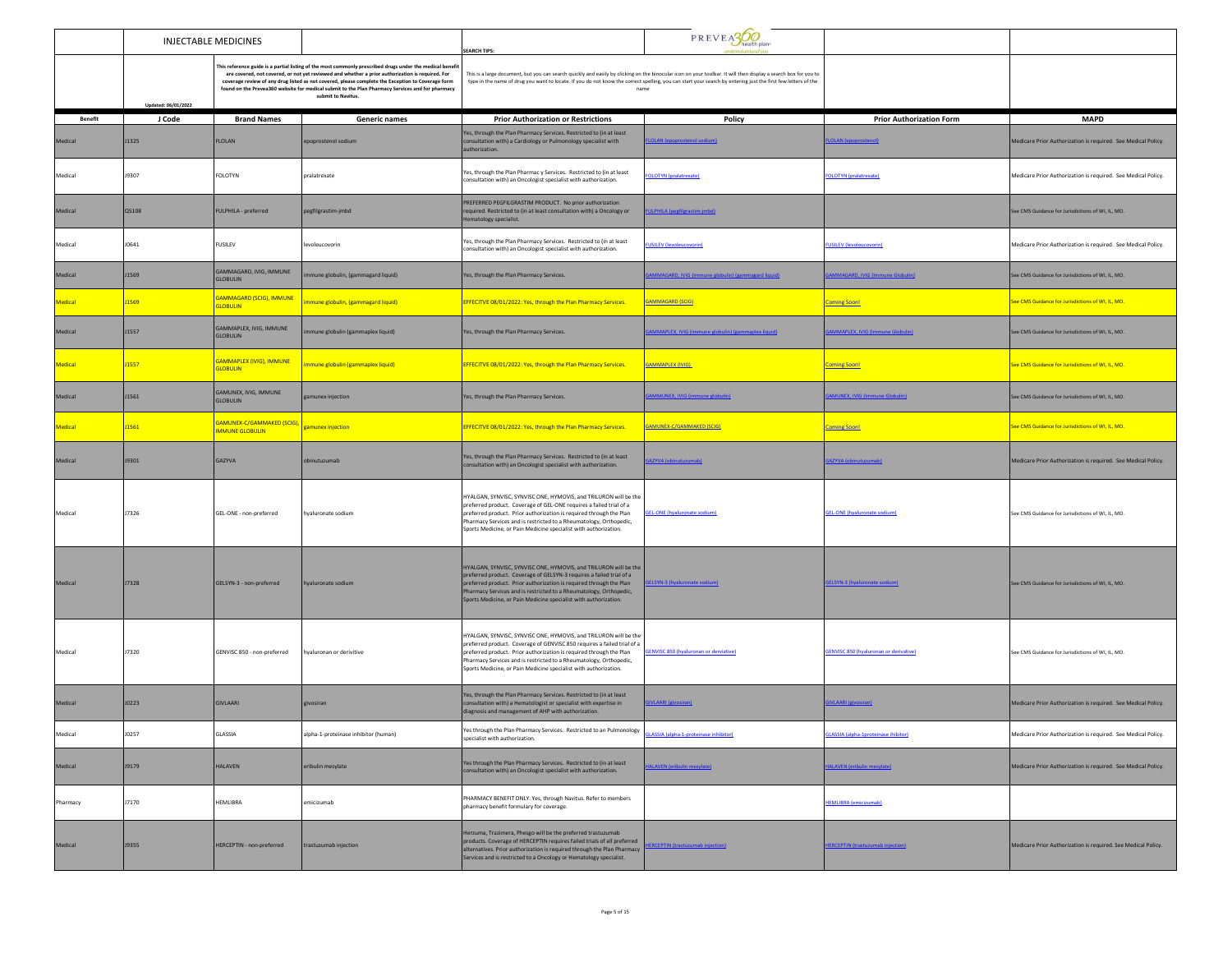|                | <b>INJECTABLE MEDICINES</b> |                                                                       |                                                                                                                                                                                                                                                                                                                                                                                                                                              | <b>SEARCH TIPS:</b>                                                                                                                                                                                                                                                                                                                                           | PREVEA300                                                 |                                                            |                                                               |
|----------------|-----------------------------|-----------------------------------------------------------------------|----------------------------------------------------------------------------------------------------------------------------------------------------------------------------------------------------------------------------------------------------------------------------------------------------------------------------------------------------------------------------------------------------------------------------------------------|---------------------------------------------------------------------------------------------------------------------------------------------------------------------------------------------------------------------------------------------------------------------------------------------------------------------------------------------------------------|-----------------------------------------------------------|------------------------------------------------------------|---------------------------------------------------------------|
|                | Updated: 06/01/2022         |                                                                       | This reference guide is a partial listing of the most commonly prescribed drugs under the medical benefit<br>are covered, not covered, or not yet reviewed and whether a prior authorization is required. For<br>coverage review of any drug listed as not covered, please complete the Exception to Coverage form<br>found on the Prevea360 website for medical submit to the Plan Pharmacy Services and for pharmacy<br>submit to Navitus. | This is a large document, but you can search quickly and easily by clicking on the binocular icon on your toolbar. It will then display a search box for you to<br>type in the name of drug you want to locate. If you do not know the correct spelling, you can start your search by entering just the first few letters of the<br>name                      |                                                           |                                                            |                                                               |
| <b>Benefit</b> | J Code                      | <b>Brand Names</b>                                                    | <b>Generic names</b>                                                                                                                                                                                                                                                                                                                                                                                                                         | <b>Prior Authorization or Restrictions</b>                                                                                                                                                                                                                                                                                                                    | Policy                                                    | <b>Prior Authorization Form</b>                            | <b>MAPD</b>                                                   |
| Medical        | Q5113                       | HERZUMA - preferred                                                   | trastuzumab-pkrb                                                                                                                                                                                                                                                                                                                                                                                                                             | Herzuma, Trazimera, Phesgo will be the preferred trastuzumab<br>products. Prior authorization is required through the Plan Pharmacy<br>Services and is restricted to Oncology or Hematology specialist.                                                                                                                                                       | HERZUMA (trastuzumab-pkrb)                                | HERZUMA (trastuzumab-pkrb)                                 | Medicare Prior Authorization is required. See Medical Policy. |
| Medical        | J1559                       | HIZENTRA, IMMUNE GLOBULIN                                             | nmune globulin (hizentra)                                                                                                                                                                                                                                                                                                                                                                                                                    | Yes, through the Plan Pharmacy Services.                                                                                                                                                                                                                                                                                                                      | <b>ZENTRA (Immune Globulin)</b>                           | <b>ZENTRA (Immune Globulin)</b>                            | See CMS Guidance for Jurisdictions of WI, IL, MO.             |
| Medical        | J1559                       | <b>HIZENTRA (SCIG), IMMUNE</b><br><b>GLOBULIN</b>                     | mmune globulin (hizentra)                                                                                                                                                                                                                                                                                                                                                                                                                    | EFFECTIVE 08/01/2022: Yes, through the Plan Pharmacy Services.                                                                                                                                                                                                                                                                                                | <b>HIZENTRA (SCIG)</b>                                    | <b>Coming Soon!</b>                                        | See CMS Guidance for Jurisdictions of WI, IL, MO.             |
| Medical        | J7321                       | HYALGAN - preferred                                                   | hyaluronate or derivative                                                                                                                                                                                                                                                                                                                                                                                                                    | HYALGAN, SYNVISC, SYNVISC ONE, HYMOVIS, and TRILURON will be the<br>preferred products. No Prior Authorization needed for preferred<br>products.                                                                                                                                                                                                              | <b>ALGAN</b> (hyaluronate or dervivative)                 |                                                            | See CMS Guidance for Jurisdictions of WI, IL, MO.             |
| Medical        | J9351                       | <b>HYCAMTIN</b>                                                       | topotecan                                                                                                                                                                                                                                                                                                                                                                                                                                    | IV dosage form does not require PA<br>Oral dosage form requires PA - Restricted to Oncologists with<br>authorization through the Plan Pharmacy Services.                                                                                                                                                                                                      |                                                           | <b>HYCAMTIN</b> (topotecan)                                |                                                               |
| Medical        | <b>J7322</b>                | HYMOVIS - preferred                                                   | hyaluronan                                                                                                                                                                                                                                                                                                                                                                                                                                   | HYALGAN, SYNVISC, SYNVISC ONE, HYMOVIS, and TRILURON will be the<br>preferred products. No Prior Authorization needed for preferred<br>products.                                                                                                                                                                                                              | <b>10VIS (hvaluronan</b>                                  |                                                            | ee CMS Guidance for Jurisdictions of WI, IL, MO.              |
| Medical        | J1575                       | HYQVIA, IMMUNE GLOBULIN                                               | mmune globulin (hyqvia)                                                                                                                                                                                                                                                                                                                                                                                                                      | Yes, through the Plan Pharmacy Services.                                                                                                                                                                                                                                                                                                                      | <b>IYQVIA</b> (Immune Globulin)                           | <b>HYQVIA</b> (Immune Globulin)                            | See CMS Guidance for Jurisdictions of WI, IL, MO.             |
| <b>Medical</b> | <b>J1575</b>                | <b>HYQVIA (SCIG), IMMUNE</b><br><b>GLOBULIN</b>                       | mmune globulin (hyqvia)                                                                                                                                                                                                                                                                                                                                                                                                                      | EFFECTIVE 08/01/2022: Yes, through the Plan Pharmacy Services.                                                                                                                                                                                                                                                                                                | <b>HYOVIA (SCIG)</b>                                      | <b>Coming Soon!</b>                                        | See CMS Guidance for Jurisdictions of WI, IL, MO.             |
| Medical        | J9173                       | <b>IMFINZI</b>                                                        | durvalumab                                                                                                                                                                                                                                                                                                                                                                                                                                   | Yes, through the Plan Pharmacy Services. Restricted to (in at least<br>consultation with) an Oncologist specialist with authorization.                                                                                                                                                                                                                        | <b>MFINZI</b> (durvalumab)                                | MFINZI (durvalumab)                                        | Medicare Prior Authorization is required. See Medical Policy. |
| Medical        | <b>J1750</b>                | INFED - preferred                                                     | iron dextran                                                                                                                                                                                                                                                                                                                                                                                                                                 | VENOFER, INFED, FERRLECIT, and FERAHEME are the preferred<br>parenteral iron products and do not require prior authorization.<br>INJECTAFER and MONOFERRIC are the non-preferred parenteral iron<br>products and prior authorization is required through the Plan Pharmacy<br>Services with authorization.                                                    | <b>IFED</b> (iron dextran                                 |                                                            |                                                               |
| Medical        | <b>J1750</b>                | INFED - preferred                                                     | iron dextran                                                                                                                                                                                                                                                                                                                                                                                                                                 | EFFECTIVE 08/01/2022: VENOFER, INFED, FERRLECIT, and FERAHEME<br>are the preferred parenteral iron products and do not require prior<br>authorization. INJECTAFER, MONOFERRIC, TRIFERIC, and TRIFERIC<br>AVNU are the non-preferred parenteral iron products and prior<br>authorization is required through the Plan Pharmacy Services with<br>authorization. | INFED (iron dextran)                                      |                                                            |                                                               |
| Medical        | Q5103                       | INFLECTRA - non-preferred                                             | infliximab-dyyb                                                                                                                                                                                                                                                                                                                                                                                                                              | Yes, through the Plan Pharmacy Services after failed trial of RENFLEXIS.<br>Restricted to a Dermatology, Rheumatology, or Gastroenterology<br>specialist with authorization.                                                                                                                                                                                  | <b>FLECTRA (infliximab-dvvb</b>                           | <b>VFLECTRA (infliximab-dyyb)</b>                          | See CMS Guidance for Jurisdictions of WI, IL, MO.             |
| Medical        | J9198                       | INFUGEM                                                               | premixed gemcitabine in sodium chloride solution                                                                                                                                                                                                                                                                                                                                                                                             | Yes, through the Plan Pharmacy Services. Restricted to an oncologist<br>with authorization.                                                                                                                                                                                                                                                                   | NFUGEM (premixed gemcitabine in sodium chloride solution) | INFUGEM (premixed gemcitabine in sodium chloride solution) |                                                               |
| Medical        | J1439                       | INJECTAFER - non-preferred                                            | ferric caroxymaltose                                                                                                                                                                                                                                                                                                                                                                                                                         | VENOFER, INFED, FERRLECIT, and FERAHEME are the preferred<br>parenteral iron products and do not require prior authorization.<br>INJECTAFER and MONOFERRIC are the non-preferred parenteral iron<br>products and prior authorization is required through the Plan Pharmacy<br>Services with authorization.                                                    | <b>JECTAFER (ferric caroxymaltose)</b>                    | <b>NJECTAFER (ferric caroxymaltose)</b>                    |                                                               |
|                |                             |                                                                       |                                                                                                                                                                                                                                                                                                                                                                                                                                              | EFFECTIVE 08/01/2022: VENOFER, INFED, FERRLECIT, and FERAHEME<br>are the preferred parenteral iron products and do not require prior<br>uthorization. INJECTAFER, MONOFERRIC, TRIFERIC, and TRIFERIC<br>AVNU are the non-preferred parenteral iron products and prior<br>authorization is required through the Plan Pharmacy Services with<br>authorization.  |                                                           |                                                            |                                                               |
| Medical        | E0784, K0554                | Insulin Pumps (MAPD ONLY)                                             |                                                                                                                                                                                                                                                                                                                                                                                                                                              | Yes, through Dean Health Plan Utilization<br>Management Department. MAPD ONLY                                                                                                                                                                                                                                                                                 | sulin Pumps                                               | ulin Pumps                                                 | Medicare Prior Authorization is required. See Medical Policy. |
| Medical        | J9318, J9319                | <b>ISTODAX</b>                                                        | romidepsin                                                                                                                                                                                                                                                                                                                                                                                                                                   | Yes, through the Plan Pharmacy Services. Restricted to (in at least<br>consultation with) an Oncologist specialist with authorization.                                                                                                                                                                                                                        | <b>TODAX (romidepsin)</b>                                 | <b>TODAX (romidensin</b>                                   | Medicare Prior Authorization is required. See Medical Policy. |
| Medical        | J1566                       | IVIG, IMMUNE GLOBULIN                                                 | mune globulin, powder                                                                                                                                                                                                                                                                                                                                                                                                                        | Yes, through the Plan Pharmacy Services.                                                                                                                                                                                                                                                                                                                      | (IG (Immune Globulin) (powder)                            | <b>IG (Immune Globulin)</b>                                | See CMS Guidance for Jurisdictions of WI, IL, MO.             |
| <b>Medical</b> | 1566                        | <b>IVIG, IMMUNE GLOBULIN</b><br><b>GAMMAGARD S/D, CARIMUNE</b><br>NF) | immune globulin, powder                                                                                                                                                                                                                                                                                                                                                                                                                      | EFFECTIVE 08/01/2022: Yes, through the Plan Pharmacy Services.                                                                                                                                                                                                                                                                                                | <b>IVIG (Immune Globulin)</b>                             | <b>Coming Soon!</b>                                        | See CMS Guidance for Jurisdictions of WI, IL, MO.             |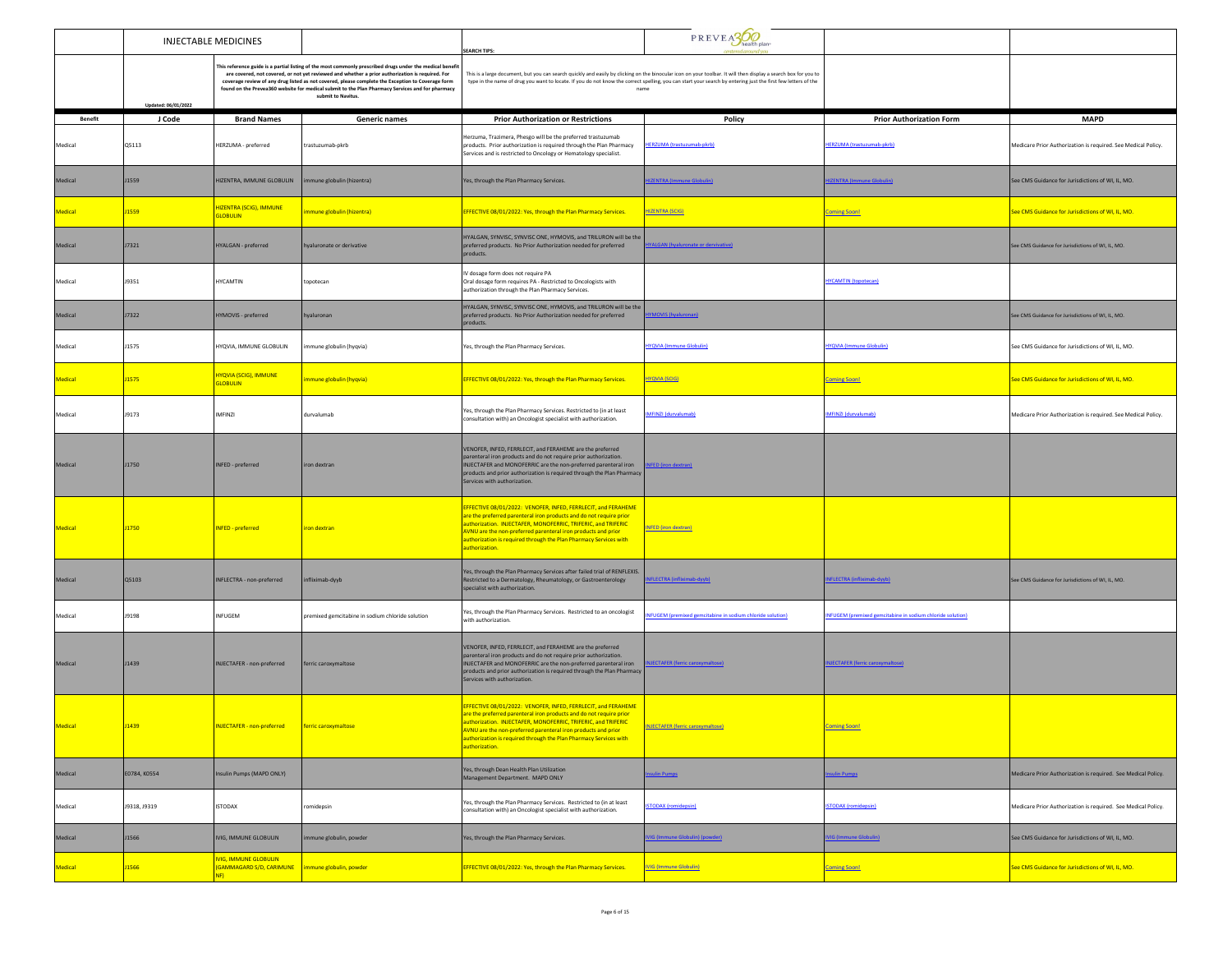|                |                     | <b>INJECTABLE MEDICINES</b>  |                                                                                                                                                                                                                                                                                                                                                                                                                                              | PREVEASO<br><b>EARCH TIPS:</b>                                                                                                                                                                                                                                                                                                   |                                            |                                            |                                                               |
|----------------|---------------------|------------------------------|----------------------------------------------------------------------------------------------------------------------------------------------------------------------------------------------------------------------------------------------------------------------------------------------------------------------------------------------------------------------------------------------------------------------------------------------|----------------------------------------------------------------------------------------------------------------------------------------------------------------------------------------------------------------------------------------------------------------------------------------------------------------------------------|--------------------------------------------|--------------------------------------------|---------------------------------------------------------------|
|                | Updated: 06/01/2022 |                              | This reference guide is a partial listing of the most commonly prescribed drugs under the medical benefit<br>are covered, not covered, or not yet reviewed and whether a prior authorization is required. For<br>coverage review of any drug listed as not covered, please complete the Exception to Coverage form<br>found on the Prevea360 website for medical submit to the Plan Pharmacy Services and for pharmacy<br>submit to Navitus. | This is a large document, but you can search quickly and easily by clicking on the binocular icon on your toolbar. It will then display a search box for you to<br>type in the name of drug you want to locate. If you do not know the correct spelling, you can start your search by entering just the first few letters of the |                                            |                                            |                                                               |
| <b>Benefit</b> | J Code              | <b>Brand Names</b>           | Generic names                                                                                                                                                                                                                                                                                                                                                                                                                                | <b>Prior Authorization or Restrictions</b>                                                                                                                                                                                                                                                                                       | Policy                                     | <b>Prior Authorization Form</b>            | <b>MAPD</b>                                                   |
| Medical        | J1599               | IVIG, IMMUNE GLOBULIN        | une globulin, liquid                                                                                                                                                                                                                                                                                                                                                                                                                         | Yes, through the Plan Pharmacy Services.                                                                                                                                                                                                                                                                                         | <b>IG (Immune Globulin) (liquid</b>        | <b>IG (Immune Globulin)</b>                | See CMS Guidance for Jurisdictions of WI, IL, MO.             |
| Medical        | J1599               | <b>IVIG, IMMUNE GLOBULIN</b> | nmune globulin, liquid                                                                                                                                                                                                                                                                                                                                                                                                                       | EFFECTIVE 08/01/2022: Yes, through the Plan Pharmacy Services.                                                                                                                                                                                                                                                                   | <b>IVIG (Immune Globulin)</b>              | <b>Coming Soon!</b>                        | See CMS Guidance for Jurisdictions of WI, IL, MO.             |
| Medical        | 05109               | IXIFI- non-preferred         | infliximab-gbtx                                                                                                                                                                                                                                                                                                                                                                                                                              | Yes, through the Plan Pharmacy Services after failed trial of RENFLEXIS.<br>Restricted to a Dermatology, Rheumatology, or Gastroenterology<br>specialist with authorization.                                                                                                                                                     | FI (infliximab-ebtx)                       | <b>IFI (infliximab-ebb)</b>                | Medicare Prior Authorization is required. See Medical Policy. |
| Medical        | J9272               | <b>JEMPERLI</b>              | dostarlimab                                                                                                                                                                                                                                                                                                                                                                                                                                  | Yes, through the Plan Pharmacy Services. Restricted to (in at least<br>consultation with) a Oncology or OB/GYN specialist with authorization.                                                                                                                                                                                    | <b>EMPERLI (dostarlimab)</b>               | <b>JEMPERLI (dostarlimab)</b>              | Medicare Prior Authorization is required. See Medical Policy. |
| Medical        | J9043               | <b>JEVTANA</b>               | cabazitaxel                                                                                                                                                                                                                                                                                                                                                                                                                                  | Yes, through the Plan Pharmacy Services. Restricted to (in at least<br>consultation with) an Oncologist specialist with authorization.                                                                                                                                                                                           | <b>EVTANA</b> (cabazitaxel)                | JEVTANA (cabazitaxel)                      | Medicare Prior Authorization is required. See Medical Policy. |
| Medical        | <b>J9354</b>        | KADCYLA                      | ado-trastuzumab emtansine                                                                                                                                                                                                                                                                                                                                                                                                                    | Yes, through the Plan Pharmacy Services. Restricted to (in at least<br>consultation with) an Oncologist specialist with authorization.                                                                                                                                                                                           | ADCYLA (ado-trastuzumab emtansine)         | KADCYLA (ado-trastuzumab emtansine)        | Medicare Prior Authorization is required. See Medical Policy. |
| Medical        | 05117               | KANJINTI - non-preferred     | trastuzumah-anns                                                                                                                                                                                                                                                                                                                                                                                                                             | Herzuma, Trazimera, Phesgo will be the preferred trastuzumab<br>products. Coverage of KANJINTI requires failed trials of all preferred<br>alternatives. Prior authorization is required through the Plan Pharmacy<br>Services and is restricted to a Oncology or Hematology specialist.                                          | <b>ANJINTI (trastuzumab-anns)</b>          | <b>ANJINTI (trastuzumab-anns</b>           | Medicare Prior Authorization is required. See Medical Policy. |
| Medical        | J3490               | KETAMINE                     | ketamine                                                                                                                                                                                                                                                                                                                                                                                                                                     | None. Not Covered.                                                                                                                                                                                                                                                                                                               | <b>ETAMINE</b> (ketamine)                  |                                            |                                                               |
| Medical        | J9271               | KEYTRUDA                     | pembrolizumab                                                                                                                                                                                                                                                                                                                                                                                                                                | Yes, through the Plan Pharmacy Services. Restricted to (in at least<br>consultation with) an Oncology specialist with authorization.                                                                                                                                                                                             | EYTRUDA (pembrolizumab)                    | <b>EYTRUDA (prembrolizumab)</b>            | Medicare Prior Authorization is required. See Medical Policy. |
| Medical        | J2507               | KRYSTEXXA                    | pegloticase                                                                                                                                                                                                                                                                                                                                                                                                                                  | Yes, through the Plan Pharmacy Services. Restricted to (in at least<br>consultation with) a Rheumatologist or Nephrologist specialist with<br>authorization.                                                                                                                                                                     | <b>KYRSTEXXA (pegloticase)</b>             | <b>KRYSTEXXA (pegloticase)</b>             | Medicare Prior Authorization is required. See Medical Policy. |
| Medical        | Q2042               | KYMRIAH                      | tisagenlecleucel                                                                                                                                                                                                                                                                                                                                                                                                                             | Yes, through the Plan Pharmacy Services. Restricted to (in at least<br>consultation with) an Oncologist specialist with authorization.                                                                                                                                                                                           | <b>AH (tisagenlecleucel</b>                | <b>MRIAH (tisagenlecleucel</b>             | Medicare Prior Authorization is required. See Medical Policy. |
| Medical        | Q2042               | <b>KYMRIAH</b>               | tisagenlecleucel                                                                                                                                                                                                                                                                                                                                                                                                                             | EFFECTIVE 09/01/2022: Yes, through the Plan Pharmacy Services.<br>Restricted to (in at least consultation with) an Oncologist specialist with <b>KYMRIAH (tisagenlecleucel)</b><br>authorization.                                                                                                                                |                                            | <b>Coming Soon!</b>                        | Medicare Prior Authorization is required. See Medical Policy. |
| Medical        | J9047               | <b>KYPROLIS</b>              | carfilzomib                                                                                                                                                                                                                                                                                                                                                                                                                                  | Yes, through the Plan Pharmacy Services. Restricted to (in at least<br>consultation with) an Oncologist specialist with authorization.                                                                                                                                                                                           | <b>YPROLIS (carfilzomib)</b>               | <b>YPROLIS (carfilzomib)</b>               | Medicare Prior Authorization is required. See Medical Policy. |
| Medical        | J0202               | LEMTRADA                     | alemtuzumab                                                                                                                                                                                                                                                                                                                                                                                                                                  | Yes, through the Plan Pharmacy Services. Restricted to Neurology<br>specialist with authorization. Infusions must be administered at a<br>facility certified for LEMTRADA infusions.                                                                                                                                             | <b>LEMTRADA</b> (alemtuzumab)              | LEMTRADA (alemtuzumab)                     | Medicare Prior Authorization is required. See Medical Policy. |
| Medical        | J9119               | <b>LIBTAYO</b>               | cemiplimab                                                                                                                                                                                                                                                                                                                                                                                                                                   | Yes, through the Plan Pharmacy Services. Restricted to (in at least<br>consultation with) an Oncologist specialist with authorization.                                                                                                                                                                                           |                                            | <b>BTAYO (cemiplimab)</b>                  | Medicare Prior Authorization is required. See Medical Policy. |
| Medical        | J2001               | LIDOCAINE                    | lidocaine                                                                                                                                                                                                                                                                                                                                                                                                                                    | None. Not Covered                                                                                                                                                                                                                                                                                                                | <b>DOCAINE</b> (lidocaine)                 |                                            |                                                               |
| Medical        | J0221               | LUMIZYME                     | alglucosidase alfa (Intravenous)                                                                                                                                                                                                                                                                                                                                                                                                             | Yes, through the Plan Pharmacy Services. Restricted to (in at least<br>consultation with) a Medical Geneticist or other prescriber specialized<br>in the treatment of Pompe DX with authorization.                                                                                                                               | MIZYME (alglucosidase alfa) (Intr          | <b>IMIZYME (alglucosidase alfa) (Intra</b> | Medicare Prior Authorization is required. See Medical Policy. |
| Medical        | J9313               | LUMOXITI                     | moxetumomab pasudotox                                                                                                                                                                                                                                                                                                                                                                                                                        | Yes, through the Plan Pharmacy Services. Restricted to (in at least<br>consultation with) an Oncologist specialist with authorization.                                                                                                                                                                                           | <b>UMOXITI (moxetumomab pasudotox)</b>     | <b>UMOXITI (moxetumomab pasudotox)</b>     | Medicare Prior Authorization is required. See Medical Policy. |
| Medical        | J9217               | LUPRON-ELIGARD               | leuprolide                                                                                                                                                                                                                                                                                                                                                                                                                                   | None. Please see attached policy for criteria                                                                                                                                                                                                                                                                                    | UPRON-ELIGARD (leuprolide)                 |                                            | See CMS Guidance for Jurisdictions of WLIL MO                 |
| Medical        | J1950               | LUPRON DEPOT                 | leuprolide acetate depot                                                                                                                                                                                                                                                                                                                                                                                                                     | None. Please see attached policy for criteria                                                                                                                                                                                                                                                                                    | LUPRON DEPOT (leuprolide acetate depot)    |                                            | See CMS Guidance for Jurisdictions of WI, IL, MO.             |
| Medical        | A9513               | LUTATHERA                    | lutetium Lu 177 dotatate                                                                                                                                                                                                                                                                                                                                                                                                                     | Yes, through the Plan Pharmacy Services. Restricted to (in at least<br>consultation with) an Oncology specialist with authorization.                                                                                                                                                                                             | <b>UTATHERA</b> (lutetium Lu 177 dotatate) | <b>UTATHERA (lutetium Lu 177 dotatate)</b> | Medicare Prior Authorization is required. See Medical Policy. |
| Medical        | A9513               | <b>LUTATHERA</b>             | lutetium Lu 177 dotatate                                                                                                                                                                                                                                                                                                                                                                                                                     | EFFECTIVE 09/01/2022: Yes, through the Plan Pharmacy Services.<br>Restricted to (in at least consultation with) an Oncology specialist with <b>LUTATHERA (lutetium Lu 177 dotatate)</b><br>authorization.                                                                                                                        |                                            | <b>Coming Soon!</b>                        | Medicare Prior Authorization is required. See Medical Policy. |
| Medical        | <b>J9353</b>        | MARGENZA                     | nargetuximab                                                                                                                                                                                                                                                                                                                                                                                                                                 | Yes, through the Plan Pharmacy Services. Restricted to (in at least<br>consultation with) an Oncologist specialist with authorization.                                                                                                                                                                                           | <b>ARGENZA</b> (margetuximab)              | <b>ARGENZA (margetuximab)</b>              | Medicare Prior Authorization is required. See Medical Policy. |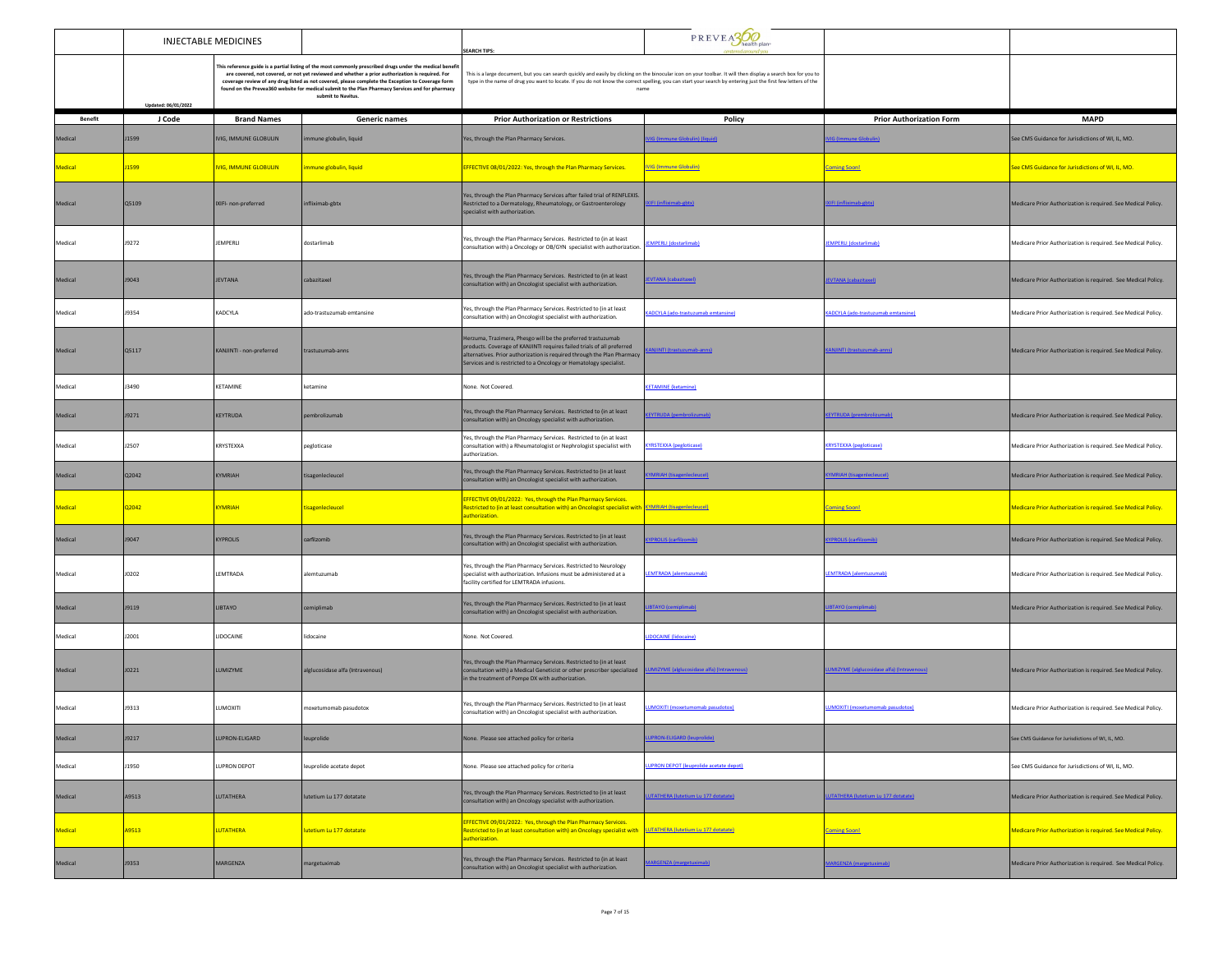|                | <b>INJECTABLE MEDICINES</b> |                                 |                                                                                                                                                                                                                                                                                                                                                                                                                                             | <b>SEARCH TIPS:</b>                                                                                                                                                                                                                                                                                                                                           | PREVEA300                                         |                                                |                                                               |
|----------------|-----------------------------|---------------------------------|---------------------------------------------------------------------------------------------------------------------------------------------------------------------------------------------------------------------------------------------------------------------------------------------------------------------------------------------------------------------------------------------------------------------------------------------|---------------------------------------------------------------------------------------------------------------------------------------------------------------------------------------------------------------------------------------------------------------------------------------------------------------------------------------------------------------|---------------------------------------------------|------------------------------------------------|---------------------------------------------------------------|
|                | Updated: 06/01/2022         |                                 | This reference guide is a partial listing of the most commonly prescribed drugs under the medical benefi<br>are covered, not covered, or not yet reviewed and whether a prior authorization is required. For<br>coverage review of any drug listed as not covered, please complete the Exception to Coverage form<br>found on the Prevea360 website for medical submit to the Plan Pharmacy Services and for pharmacy<br>submit to Navitus. | This is a large document, but you can search quickly and easily by clicking on the binocular icon on your toolbar. It will then display a search box for you to<br>type in the name of drug you want to locate. If you do not know the correct spelling, you can start your search by entering just the first few letters of the<br>name                      |                                                   |                                                |                                                               |
| <b>Benefit</b> | J Code                      | <b>Brand Names</b>              | Generic names                                                                                                                                                                                                                                                                                                                                                                                                                               | <b>Prior Authorization or Restrictions</b>                                                                                                                                                                                                                                                                                                                    | Policy                                            | <b>Prior Authorization Form</b>                | <b>MAPD</b>                                                   |
| Medical        | J3397                       | MEPSEVII                        | vestronidase alfa-vjbk (intravenous)                                                                                                                                                                                                                                                                                                                                                                                                        | Yes, through the Plan Pharmacy Services. Restricted to (in at least<br>consultation with) a Medical Geneticist or other prescriber specialized<br>n the treatment of Mucopolysaccharidosis VII with authorization.                                                                                                                                            | MEPSEVII (vestronidase-alfa-vibk) (Intravenous)   | EPSEVII (vestronidase alfa-vibk) (Intravenous) | Medicare Prior Authorization is required. See Medical Policy. |
| Medical        | J9349                       | <b>MONJUVI</b>                  | tafasitamab-cxix                                                                                                                                                                                                                                                                                                                                                                                                                            | Yes, through the Plan Pharmacy Services. Restricted to (in at least<br>consultation with) an Oncologist specialist with authorization.                                                                                                                                                                                                                        | <b>ONJUVI (tafasitmab-cxix)</b>                   | <b>ONJUVI</b> (tafasitamab)                    | Medicare Prior Authorization is required. See Medical Policy. |
| Medical        | J1437                       | MONOFERRIC - non-preferred      | ferric derisomaltose                                                                                                                                                                                                                                                                                                                                                                                                                        | VENOFER, INFED, FERRLECIT, and FERAHEME are the preferred<br>parenteral iron products and do not require prior authorization.<br>INJECTAFER and MONOFERRIC are the non-preferred parenteral iron<br>products and prior authorization is required through the Plan Pharmacy<br>Services with authorization.                                                    | <b>ONOFERRIC (ferric derisomaltose)</b>           | <b>AONOFERRIC (ferric derisomaltose)</b>       |                                                               |
| Medical        | J1437                       | MONOFERRIC - non-preferred      | ferric derisomaltose                                                                                                                                                                                                                                                                                                                                                                                                                        | EFFECTIVE 08/01/2022: VENOFER, INFED, FERRLECIT, and FERAHEME<br>are the preferred parenteral iron products and do not require prior<br>authorization. INJECTAFER, MONOFERRIC, TRIFERIC, and TRIFERIC<br>AVNU are the non-preferred parenteral iron products and prior<br>authorization is required through the Plan Pharmacy Services with<br>authorization. | <b>MONOFERRIC (ferric derisomaltose)</b>          | <b>Coming Soon</b>                             |                                                               |
| Medical        | <b>J7327</b>                | MONOVISC - non-preferred        | hvaluronan or derivative                                                                                                                                                                                                                                                                                                                                                                                                                    | HYALGAN, SYNVISC, SYNVISC ONE, HYMOVIS, and TRILURON will be the<br>preferred product. Coverage of MONOVISC requires a failed trial of a<br>preferred product. Prior authorization is required through the Plan<br>Pharmacy Services and is restricted to a Rheumatology, Orthopedic,<br>Sports Medicine, or Pain Medicine specialist with authorization.     | <b>MONOVISC (hvaluronan or derivative)</b>        | <b>MONOVISC</b> (hyaluronan or derivative)     | See CMS Guidance for Jurisdictions of WI, IL, MO.             |
| Medical        | J7327                       | MONOVISC - non-preferred        | hyaluronan or derivative                                                                                                                                                                                                                                                                                                                                                                                                                    | EFFECTIVE 08/01/2022: VENOFER, INFED, FERRLECIT, and FERAHEME<br>are the preferred parenteral iron products and do not require prior<br>authorization. INJECTAFER, MONOFERRIC, TRIFERIC, and TRIFERIC<br>AVNU are the non-preferred parenteral iron products and prior<br>authorization is required through the Plan Pharmacy Services with<br>authorization. | MONOVISC (hyaluronan or derivative)               | <b>Coming Soon!</b>                            | See CMS Guidance for Jurisdictions of WLIL MO                 |
| Medical        | Q5107                       | MVASI - preferred               | bevacizumab-awwb                                                                                                                                                                                                                                                                                                                                                                                                                            | MVASI and ZIRABEV will be the preferred bevacizumab products. No<br>prior authorization required. Please see attached policy for criteria.                                                                                                                                                                                                                    | VASI (hevacizumab-awwb)                           |                                                | See CMS Guidance for Jurisdictions of WI, IL, MO.             |
| Medical        | <b>J0587</b>                | <b>MYOBLOC</b>                  | imabotulinumtoxinB                                                                                                                                                                                                                                                                                                                                                                                                                          | No prior authorization is required.                                                                                                                                                                                                                                                                                                                           | <b>YOBLAC</b> (rimabotulinumtoxinB                |                                                | See CMS Guidance for Jurisdictions of WI, IL, MO.             |
| Medical        | J7352                       | MYOZYME                         | alglucosidase alfa (Intravenous)                                                                                                                                                                                                                                                                                                                                                                                                            | Yes, through the Plan Pharmacy Services. Restricted to (in at least<br>consultation with) a Medical Geneticist or other prescriber specialized<br>in the treatment of Pompe DX with authorization.                                                                                                                                                            | <b>MYOZYME</b> (alglucosidase alfa) (Intravenous) | <b>MYOZYME</b> (alglucosidase alfa)            | Medicare Prior Authorization is required. See Medical Policy. |
| Medical        | J3490                       | N/A                             | Levothyroxine Injection (Intravenous)                                                                                                                                                                                                                                                                                                                                                                                                       | Yes, through the Plan Pharmacy Services. Restricted to (in at least<br>consultation with) an Medical physician specialist with authorization.                                                                                                                                                                                                                 | Levothyroxine Injection (Intravenous)             | <b>Coming Soon!</b>                            |                                                               |
| Medical        | J1459                       | NAGLAZYME                       | galsulfase (intravenous)                                                                                                                                                                                                                                                                                                                                                                                                                    | Yes, through the Plan Pharmacy Services. Restricted to (in at least<br>consultation with) a Medical Geneticist or other prescriber specialized<br>in the treatment of Mucopolysaccharidosis VI with authorization.                                                                                                                                            | <b>NAGLAZYME</b> (galsulfase) (Intravenous)       | <b>NAGLAZYME</b> (galsulfase) (Intravenous)    | Medicare Prior Authorization is required. See Medical Policy. |
| Medical        | J2506                       | NEULASTA - non-preferred        | pegfilgrastim                                                                                                                                                                                                                                                                                                                                                                                                                               | FULPHILA AND ZIEXTENZO WILL BE PREFERRED. Must have a failed trial<br>of ZIEXTENZO AND FULPHILA before coverage of Neulasta Yes, through<br>the Plan Pharmacy Services. Restricted to (in at least consultation with)<br>a Oncology or Hematology specialist with authorization.                                                                              | <b>EULASTA</b> (pegfilgrastim)                    | <b>EULASTA</b> (pegfilgrastim)                 | See CMS Guidance for Jurisdictions of WI. IL. MO.             |
| Pharmacy       | <b>J2506</b>                | <b>NEULASTA - non-preferred</b> | pegfilgrastim                                                                                                                                                                                                                                                                                                                                                                                                                               | FULPHILA AND ZIEXTENZO WILL BE PREFERRED. Must have a failed trial<br>of ZIEXTENZO AND FULPHILA before coverage of Neulasta Yes, through<br>Navitus. Restricted to (in at least consultation with) a Oncology or<br>ematology specialist with authorization.                                                                                                  | NEULASTA (pegfilgrastim)                          | <b>Coming Soon!</b>                            | See CMS Guidance for Jurisdictions of WI. IL. MO.             |
| Medical        | J3590, C9085                | NEXVIAZYME                      | avalglucosiidase alfa                                                                                                                                                                                                                                                                                                                                                                                                                       | Yes, through the Plan Pharmacy Services. Restricted to (in at least<br>consultation with) a Medical Geneticist or other prescriber specialized NEXVIAZYME (avalglucosidase alfa)<br>in the treatment of Pompe DX.                                                                                                                                             |                                                   | <b>EXVIAZYME</b> (avaiglucosidase alfa)        | Medicare Prior Authorization is required. See Medical Policy. |
| Medical        | J2182                       | NUCALA                          | mepolizumab                                                                                                                                                                                                                                                                                                                                                                                                                                 | Yes, through the Plan Pharmacy Services. Eosinophilic asthma:<br>Restricted to Pulmonology, Allergy, and Immunology specialists with<br>authorization. Eosinophilic granulomatosis with polyangitis (EGPA):<br>Restricted to a Pulmonology, Immunology, Allergy or Rheumatology<br>specialist with authorization.                                             | <b>NUCALA</b> (mepolizumab)                       | <b>VUCALA</b> (mepolizumab)                    | See CMS Guidance for Jurisdictions of WI, IL, MO.             |
| Medical        | J3490, C9399                | <b>NULIBRY</b>                  | fosdenopterin                                                                                                                                                                                                                                                                                                                                                                                                                               | Yes, through the Plan Pharmacy Services. Restricted to a neurologist,<br>medical geneticist, or a provider who specializes in management of<br>nborn errors of metabolism with authorization.                                                                                                                                                                 | <b>JLIBRY</b> (fosdenopterin)                     | <b>ULIBRY (fosdenopterin)</b>                  |                                                               |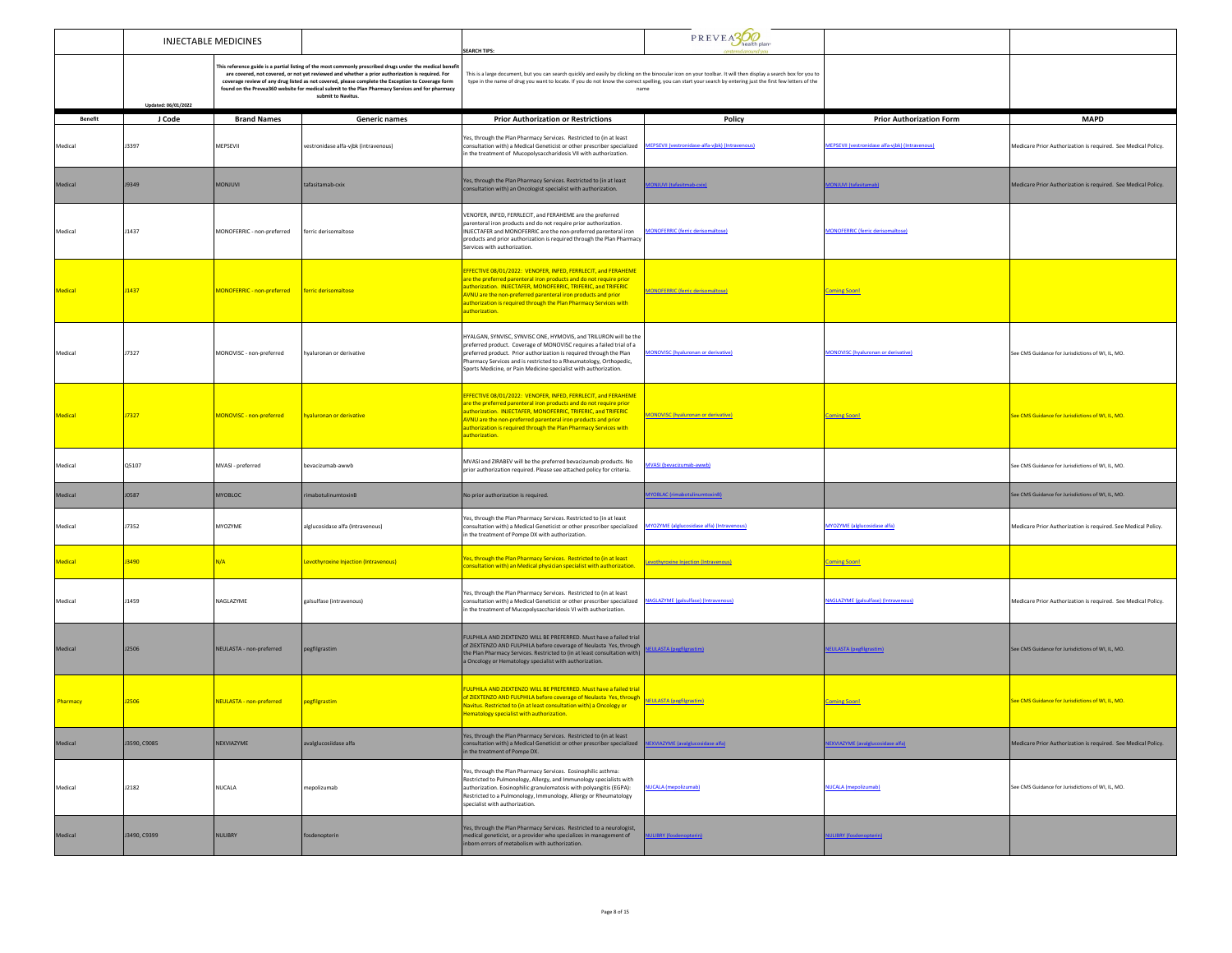|                |                     | <b>INJECTABLE MEDICINES</b>                                                                                                                                                                                                                                                                                                                                                                                                                  |                                 | <b>SEARCH TIPS:</b>                                                                                                                                                                                                                                                                                                                                        | PREVEAS                                                |                                            |                                                                      |
|----------------|---------------------|----------------------------------------------------------------------------------------------------------------------------------------------------------------------------------------------------------------------------------------------------------------------------------------------------------------------------------------------------------------------------------------------------------------------------------------------|---------------------------------|------------------------------------------------------------------------------------------------------------------------------------------------------------------------------------------------------------------------------------------------------------------------------------------------------------------------------------------------------------|--------------------------------------------------------|--------------------------------------------|----------------------------------------------------------------------|
|                | Updated: 06/01/2022 | This reference guide is a partial listing of the most commonly prescribed drugs under the medical benefit<br>are covered, not covered, or not yet reviewed and whether a prior authorization is required. For<br>coverage review of any drug listed as not covered, please complete the Exception to Coverage form<br>found on the Prevea360 website for medical submit to the Plan Pharmacy Services and for pharmacy<br>submit to Navitus. |                                 | This is a large document, but you can search quickly and easily by clicking on the binocular icon on your toolbar. It will then display a search box for you to<br>type in the name of drug you want to locate. If you do not know the correct spelling, you can start your search by entering just the first few letters of the<br>name                   |                                                        |                                            |                                                                      |
| <b>Benefit</b> | J Code              | <b>Brand Names</b>                                                                                                                                                                                                                                                                                                                                                                                                                           | <b>Generic names</b>            | <b>Prior Authorization or Restrictions</b>                                                                                                                                                                                                                                                                                                                 | Policy                                                 | <b>Prior Authorization Form</b>            | <b>MAPD</b>                                                          |
| Medical        | <b>J0485</b>        | NULOJIX                                                                                                                                                                                                                                                                                                                                                                                                                                      | belatacept                      | Yes, through the Plan Pharmacy Services. Restricted to (in at least<br>consultation with) a Renal Transplant or Immunosuppressive Therapy<br>specialist with authorization.                                                                                                                                                                                | <b>NULOJIX (belatacept)</b>                            | NULOJIX (belatacept)                       | See CMS Guidance for Jurisdictions of WI, IL, MO.                    |
| Medical        | Q5122               | NYVEPRIA - non-preferred                                                                                                                                                                                                                                                                                                                                                                                                                     | pegfilgrastim-apgf              | FULPHILA AND ZIEXTENZO WILL BE PREFERRED. Must have a failed trial<br>of ZIEXTENZO AND FULPHILA before coverage of NYVEPRIA. Yes,<br>through the Plan Pharmacy Services. Restricted to (in at least<br>consultation with) a Oncology or Hematology specialist with<br>authorization.                                                                       | NYVEPRIA (pegfilgrastim-apgf)                          | <b>VYVEPRIA</b> (pegfilgrastim)            | See CMS Guidance for Jurisdictions of WI, IL, MO.                    |
| Medical        | J2350               | OCREVUS                                                                                                                                                                                                                                                                                                                                                                                                                                      | ocrelizumab                     | Yes, through the Plan Pharmacy Services. Restricted to Neurology<br>specialists with authorization.                                                                                                                                                                                                                                                        | <b>OCREVUS</b> (ocrelizumab)                           | <b>DCREVUS</b> (ocrelizumab)               | Medicare Prior Authorization is required. See Medical Policy.        |
| Medical        | J1568               | OCTAGAM, IVIG, IMMUNE<br><b>GLOBULIN</b>                                                                                                                                                                                                                                                                                                                                                                                                     | nmune globulin (octagam liquid) | Yes, through the Plan Pharmacy Services.                                                                                                                                                                                                                                                                                                                   | <b>ICTAGAM, IVG (Immune Globulin) (octagam liquid)</b> | <b>CTAGAM</b> (Immune Globulin)            | See CMS Guidance for Jurisdictions of WI, IL, MO.                    |
| <b>Medical</b> | <b>J1568</b>        | <b>OCTAGAM (IVIG), IMMUNE</b><br><b>GLOBULIN</b>                                                                                                                                                                                                                                                                                                                                                                                             | mmune globulin (octagam liquid) | EFFECTIVE 08/01/2022: Yes, through the Plan Pharmacy Services.                                                                                                                                                                                                                                                                                             | <b>OCTAGAM (IVIG)</b>                                  | <b>Coming Soon!</b>                        | See CMS Guidance for Jurisdictions of WI, IL, MO.                    |
| Medical        | Q5114               | OGIVRI - non-preferred                                                                                                                                                                                                                                                                                                                                                                                                                       | trastuzumab-dkst                | Herzuma, trazimera, phesgo will be the preferred trastuzumab<br>products. Coverage of Ogiviri requires failed trials of all preferred<br>alternatives. Prior authorization is required through the Plan Pharmacy<br>Services and is restricted to a Oncology or Hematology specialist.                                                                     | i IVRI (trastuzumab-dkst                               | GIVRI (trastuzun                           | Medicare Prior Authorization is required. See Medical Policy.        |
| Medical        | <b>J9266</b>        | ONCASPAR                                                                                                                                                                                                                                                                                                                                                                                                                                     | pegaspargase                    | Yes, through the Plan Pharmacy Services. Restricted to (in at least<br>consultation with) an Oncologist specialist with authorization.                                                                                                                                                                                                                     | <b>ONCASPAR (pegasparagase)</b>                        | <b>ONCASPAR (pegaspargase)</b>             | Medicare Prior Authorization is required. See Medical Policy.        |
| Medical        | J0222               | <b>ONPATTRO</b>                                                                                                                                                                                                                                                                                                                                                                                                                              | patisiran                       | Yes, through the Plan Pharmacy Services. Restricted to (in at least<br>consultation with) a Oncology, Hematology or Neurology specialist with ONPATTRO (patisiran)<br>authorization.                                                                                                                                                                       |                                                        | <b>NPATTRO</b> (patisiran)                 | See CMS Guidance for Jurisdictions of WI, IL, MO.                    |
| Medical        | Q5112               | ONTRUZANT - non-preferred                                                                                                                                                                                                                                                                                                                                                                                                                    | trastuzumab-dttb                | Herzuma, Trazimera, Phesgo will be the preferred trastuzumab<br>products. Coverage of ONTRUZANT requires failed trials of all preferred<br>alternatives. Prior authorization is required through the Plan and<br>Pharmacy Services and is restricted to Oncology or Hematology<br>specialist.                                                              | ONTRUZANT (trastuzumab-dttb)                           | <b>ONTRUZANT</b> (trastuzumab)             | See CMS Guidance for Jurisdictions of WI, IL, MO.                    |
| Medical        | <b>J9299</b>        | <b>OPDIVO</b>                                                                                                                                                                                                                                                                                                                                                                                                                                | nivolumab                       | Yes, through the Plan Pharmacy Services. Restricted to (in at least<br>consultation with) a Oncology or Hematologist specialist with<br>authorization.                                                                                                                                                                                                     | PDIVO (nivolumab)                                      | PDIVO (nivolumab)                          | See CMS Guidance for Jurisdictions of WI, IL, MO.                    |
| Medical        | J0129               | ORENCIA                                                                                                                                                                                                                                                                                                                                                                                                                                      | abatacept                       | Yes, through the Plan Pharmacy Services. Restricted to an<br>Rheumatology specialist with authorization.                                                                                                                                                                                                                                                   | <b>RENCIA IV (abatacept)</b>                           | <b>RENCIA IV (abatacept)</b>               | ee CMS Guidance for Jurisdictions of WI, IL, MO.                     |
| Pharmacy       | J0129               | ORENCIA                                                                                                                                                                                                                                                                                                                                                                                                                                      | abatacept                       | Yes, through Navitus. Restricted to an Rheumatology specialist with<br>authorization.                                                                                                                                                                                                                                                                      | <b>RENCIA SC (abatacept)</b>                           | <b>RENCIA SC (abatacept)</b>               | See CMS Guidance for Jurisdictions of WI, IL, MO.                    |
| Pharmacy       | J3490               | ORGOVYX                                                                                                                                                                                                                                                                                                                                                                                                                                      | relugolix                       | Yes through Navitus. Restricted to (in at least consultation with) an<br>Oncologist or Urologist specialist with authorization.                                                                                                                                                                                                                            | <b>RGOVYX (relgulix)</b>                               | RGOVYX (relugolix)                         | Medicare Prior Authorization is required. See Medical Policy.        |
| Medical        | <b>J7324</b>        | ORTHOVISC - non-preferred                                                                                                                                                                                                                                                                                                                                                                                                                    | hyaluronan or derivative        | HYALGAN, SYNVISC, SYNVISC ONE, HYMOVIS, and TRILURON will be the<br>preferred product. Coverage of ORTHOVISC requires a failed trial of a<br>preferred product. Prior authorization is required through the Plan<br>Pharmacy Services and is restricted to a Rheumatology, Orthopedic,<br>Sports Medicine, or Pain Medicine specialist with authorization. | <b>RTHOVISC (hyaluronan or dervivative</b>             | <b>RTHOVISC (hyaluronan or derviative)</b> | See CMS Guidance for Jurisdictions of WI. IL. MO.                    |
| Medical        | J3490, C9074        | OXLUMO                                                                                                                                                                                                                                                                                                                                                                                                                                       | lumasiran                       | Yes, through the Plan Pharmacy Services. Restricted to (in at least<br>consultation with) a Nephrologist or Urologist specialist with<br>authorization                                                                                                                                                                                                     | <b>XLUMO</b> (lumasiran)                               | <b>DXLUMO</b> (lumasiran)                  | Medicare Prior Authorization is required. See Medical Policy.        |
| Medical        | <b>J9177</b>        | PADCEV                                                                                                                                                                                                                                                                                                                                                                                                                                       | enfortumab vedotin-ejfv         | Yes, through the Plan Pharmacy Services. Restricted to (in at least<br>consultation with) an Oncologist specialist with authorization.                                                                                                                                                                                                                     | ADCEV (enfortumab vedotin-eify)                        | ADCEV (enfortumab vedotin                  | Medicare Prior Authorization is required. See Medical Policy.        |
| Medical        | J9247               | PEPAXTO                                                                                                                                                                                                                                                                                                                                                                                                                                      | melphalan                       | Yes, through the Plan Pharmacy Services. Restricted to (in at least<br>consultation with) an Oncologist specialist with authorization.                                                                                                                                                                                                                     | PEPAXTO (melphalan)                                    | <b>PEPAXTO</b> (melphalan)                 | Medicare Prior Authorization is required. See Medical Policy.        |
| <b>Medical</b> | J9247               | PEPAXTO                                                                                                                                                                                                                                                                                                                                                                                                                                      | melphalan                       | EFFECTIVE 07/01/2022: Yes, through the Plan Pharmacy Services.<br>Restricted to (in at least consultation with) an Oncology or Hematology PEPAXTO (melphalan)<br>specialist with authorization.                                                                                                                                                            |                                                        | <b>Coming Soon!</b>                        | Medicare Prior Authorization is required. See Medical Policy.        |
| Medical        | <b>J9306</b>        | PERJETA                                                                                                                                                                                                                                                                                                                                                                                                                                      | pertuzumab                      | Yes, through the Plan Pharmacy Services. Restricted to (in at least<br>consultation with) a Oncology or Hematology specialist with<br>authorization.                                                                                                                                                                                                       | ERJETA (pertuzumab)                                    | <b>ERJETA</b> (pertuzumab)                 | Medicare Prior Authorization is required. See Medical Policy.        |
| <b>Medical</b> | <b>J9306</b>        | <b>PERJETA</b>                                                                                                                                                                                                                                                                                                                                                                                                                               | pertuzumab                      | EFFECTIVE 09/01/2022: Yes, through the Plan Pharmacy Services.<br>Restricted to (in at least consultation with) a Oncology or Hematology PERJETA (pertuzumab)<br>specialist with authorization.                                                                                                                                                            |                                                        | <b>Coming Soon!</b>                        | <b>Medicare Prior Authorization is required. See Medical Policy.</b> |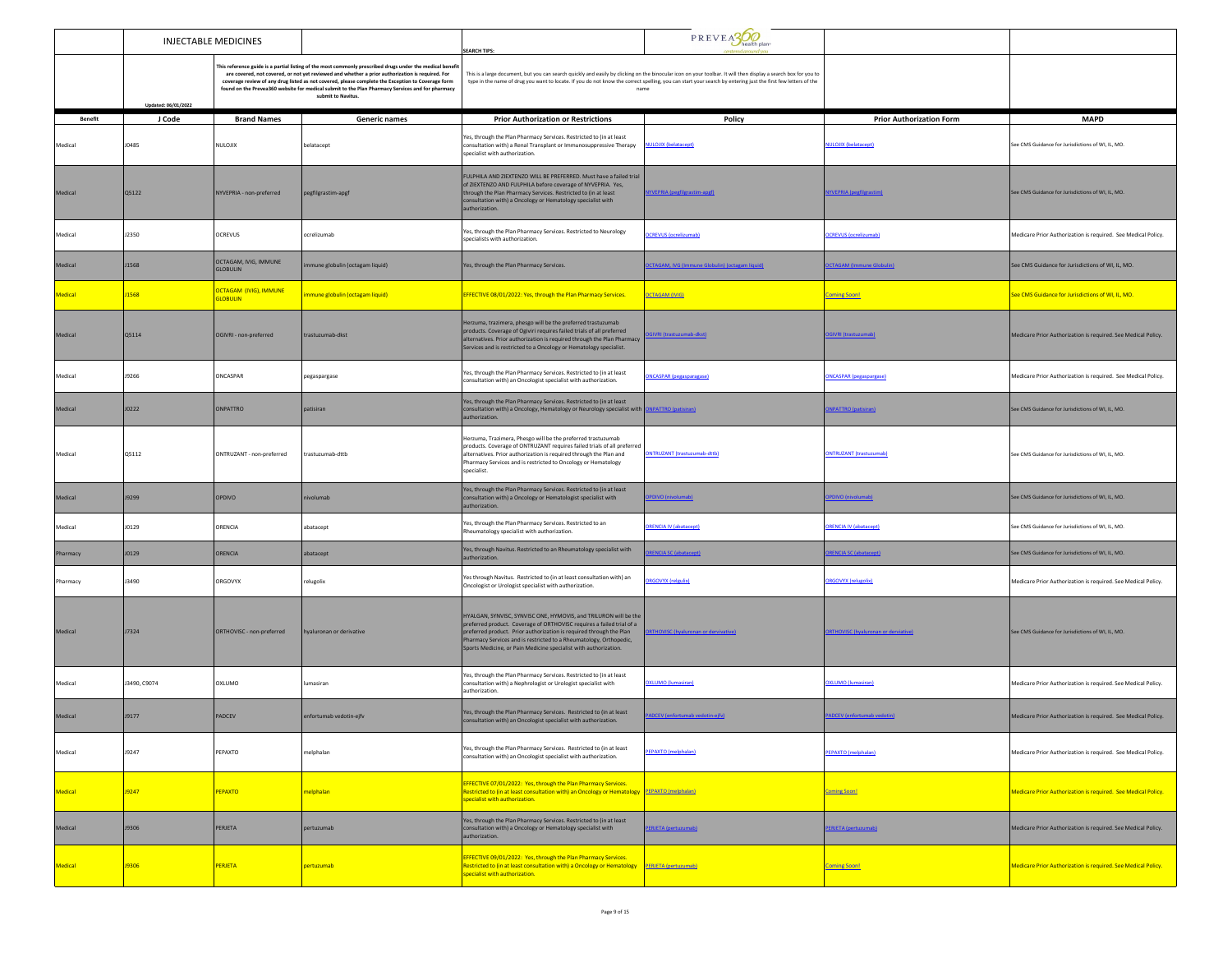|                | INJECTABLE MEDICINES |                                             |                                                                                                                                                                                                                                                                                                                                                                                                                                             | <b>EARCH TIPS:</b>                                                                                                                                                                                                                                                             | PREVEA300                                                                                                                                                                                                                                                                                                                                |                                                           |                                                                      |
|----------------|----------------------|---------------------------------------------|---------------------------------------------------------------------------------------------------------------------------------------------------------------------------------------------------------------------------------------------------------------------------------------------------------------------------------------------------------------------------------------------------------------------------------------------|--------------------------------------------------------------------------------------------------------------------------------------------------------------------------------------------------------------------------------------------------------------------------------|------------------------------------------------------------------------------------------------------------------------------------------------------------------------------------------------------------------------------------------------------------------------------------------------------------------------------------------|-----------------------------------------------------------|----------------------------------------------------------------------|
|                | Updated: 06/01/2022  |                                             | This reference guide is a partial listing of the most commonly prescribed drugs under the medical benefi<br>are covered, not covered, or not yet reviewed and whether a prior authorization is required. For<br>coverage review of any drug listed as not covered, please complete the Exception to Coverage form<br>found on the Prevea360 website for medical submit to the Plan Pharmacy Services and for pharmacy<br>submit to Navitus. |                                                                                                                                                                                                                                                                                | This is a large document, but you can search quickly and easily by clicking on the binocular icon on your toolbar. It will then display a search box for you to<br>type in the name of drug you want to locate. If you do not know the correct spelling, you can start your search by entering just the first few letters of the<br>name |                                                           |                                                                      |
| <b>Benefit</b> | J Code               | <b>Brand Names</b>                          | <b>Generic names</b>                                                                                                                                                                                                                                                                                                                                                                                                                        | <b>Prior Authorization or Restrictions</b>                                                                                                                                                                                                                                     | Policy                                                                                                                                                                                                                                                                                                                                   | <b>Prior Authorization Form</b>                           | <b>MAPD</b>                                                          |
| Medical        | C9399, J9316         | PHESGO - preferred                          | pertuzumab, trastuzumab, hyaluronidase                                                                                                                                                                                                                                                                                                                                                                                                      | lerzuma, trazimera, phesgo will be the preferred trastuzumab<br>products. Prior authorization is required through the Plan Pharmacy<br>Services and is restricted to a Oncology or Hematology specialist.                                                                      | PHESGO (pertuzumab)<br>PHESGO (trastuzumab)                                                                                                                                                                                                                                                                                              | <b>PHESGO (pertuzumab)</b><br><b>PHESGO</b> (trastuzumab) |                                                                      |
| Medical        | C9399, J9316         | PHESGO - preferred                          | pertuzumab, trastuzumab, hyaluronidase                                                                                                                                                                                                                                                                                                                                                                                                      | EFFECTIVE 09/01/2022: Herzuma, trazimera, phesgo will be the<br>referred trastuzumab products. Prior authorization is required<br>hrough the Plan Pharmacy Services and is restricted to a Oncology or<br>ematology specialist.                                                | PHESGO (pertuzumab)<br><b>PHESGO (trastuzumab)</b>                                                                                                                                                                                                                                                                                       | <b>Coming Soon!</b><br>PHESGO (trastuzumab)               |                                                                      |
| Medical        | J9309                | POLIVY                                      | polatuzumab vedotin-piiq                                                                                                                                                                                                                                                                                                                                                                                                                    | Yes, through the Plan Pharmacy Services. Restricted to (in at least<br>consultation with) oncologist specialist with authorization.                                                                                                                                            | OLIVY (polatuxumab vedotin-piin)                                                                                                                                                                                                                                                                                                         | POLIVY (nolatuzumah vedotin-niin)                         | Medicare Prior Authorization is required. See Medical Policy.        |
| Medical        | J9295                | PORTRAZZA                                   | necitumumab                                                                                                                                                                                                                                                                                                                                                                                                                                 | Yes, through the Plan Pharmacy Services. Restricted to (in at least<br>onsultation with) an Oncologist specialist with authorization.                                                                                                                                          | <b>RTRAZZA (necitumumab</b>                                                                                                                                                                                                                                                                                                              | <b>ORTRAZZA (necitumumab)</b>                             | Medicare Prior Authorization is required. See Medical Policy.        |
| Medical        | J1459                | PRIVIGEN, IVIG, IMMUNE<br>GLOBULIN          | privigen                                                                                                                                                                                                                                                                                                                                                                                                                                    | Yes, through the Plan Pharmacy Services.                                                                                                                                                                                                                                       | <b>PRIVIGEN, IVIG (Immune Globulin)</b>                                                                                                                                                                                                                                                                                                  | <b>PRIVIGEN (Immune Globulin)</b>                         | See CMS Guidance for Jurisdictions of WI, IL, MO.                    |
| Medical        | J1459                | PRIVIGEN (IVIG), IMMUNE<br><b>GLOBULIN</b>  | <mark>privigen</mark>                                                                                                                                                                                                                                                                                                                                                                                                                       | EFFECTIVE 08/01/2022: Yes, through the Plan Pharmacy Services.                                                                                                                                                                                                                 | <b>PRIVIGEN (IVIG)</b>                                                                                                                                                                                                                                                                                                                   | <b>Coming Soon!</b>                                       | See CMS Guidance for Jurisdictions of WI, IL, MO.                    |
| Pharmacy       | J0885, Q4081         | <b>PROCRIT</b>                              | epoetin alfa, (for non-esrd use)                                                                                                                                                                                                                                                                                                                                                                                                            | es, through Navitus. Restricted to (in at least consultation with) a<br><b>Oncology, Infectious Disease, Hematology, or Nephrology specialist</b><br>vith authorization.                                                                                                       | <b>PROCRIT</b> (epoetin alpha)                                                                                                                                                                                                                                                                                                           | <b>Coming Soon!</b>                                       | <b>Medicare Prior Authorization is required. See Medical Policy.</b> |
| Medical        | 0885, Q4081          | <b>PROCRIT</b>                              | epoetin alfa, (for non-esrd use)                                                                                                                                                                                                                                                                                                                                                                                                            | es, through the Plan Pharmacy Services. Restricted to (in at least<br>onsultation with) a Oncology, Infectious Disease, Hematology, or<br>lephrology specialist with authorization.                                                                                            | <b>PROCRIT (epoetin alpha)</b>                                                                                                                                                                                                                                                                                                           | <b>Coming Soon!</b>                                       | Medicare Prior Authorization is required. See Medical Policy.        |
| harmacy        | J0885, Q4081         | <b>PROCRIT - non-preferred</b>              | epoetin alfa, (for non-esrd use)                                                                                                                                                                                                                                                                                                                                                                                                            | FFECTIVE 07/01/2022: Yes, through Navitus. Restricted to (in at least<br>consultation with) a Oncology, Infectious Disease, Hematology, or<br><b>Vephrology specialist with authorization.</b>                                                                                 | <b>PROCRIT</b> (epoetin alpha)                                                                                                                                                                                                                                                                                                           | <b>Coming Soon!</b>                                       | Medicare Prior Authorization is required. See Medical Policy.        |
| Medical        | J0885, Q4082         | <b>PROCRIT - non-preferred</b>              | epoetin alfa, (for non-esrd use)                                                                                                                                                                                                                                                                                                                                                                                                            | <b>EFFECTIVE 07/01/2022: Yes, through the Plan Pharmacy Services.</b><br>estricted to (in at least consultation with) a Oncology, Infectious<br>Disease, Hematology, or Nephrology specialist with authorization.                                                              | <b>PROCRIT</b> (epoetin alpha)                                                                                                                                                                                                                                                                                                           | <b>Coming Soon!</b>                                       | Medicare Prior Authorization is required. See Medical Policy.        |
| Medical        | J9015                | PROLEUKIN                                   | aldesleukin                                                                                                                                                                                                                                                                                                                                                                                                                                 | Yes, through the Plan Pharmacy Services. Restricted to (in at least<br>consultation with) an Oncologist specialist with authorization.                                                                                                                                         | <b>DLEUKIN (aldesleukir</b>                                                                                                                                                                                                                                                                                                              | <b>PROLEUKIN (aldesleukin</b>                             | Medicare Prior Authorization is required. See Medical Policy.        |
| Medical        | J0897                | PROLIA, XGEVA                               | denosumab                                                                                                                                                                                                                                                                                                                                                                                                                                   | Yes, through the Plan Pharmacy Services. Restricted to (at least in<br>consultation with) a Oncology, Rheumatology, Internal Medicine,<br>amily Medicine, Orthopedic Surgery, or Endocrinology specialist with<br>uthorization.                                                | ROLIA, XGEVA (deno                                                                                                                                                                                                                                                                                                                       | ROLIA, XGEVA (denosumab)                                  | See CMS Guidance for Jurisdictions of WI, IL, MO.                    |
| Medical        | J1301                | RADICAVA                                    | edaravone                                                                                                                                                                                                                                                                                                                                                                                                                                   | Yes, through the Plan Pharmacy Services. Restricted to an Neurology<br>specialist with authorization.                                                                                                                                                                          | <b>ADACAVA</b> (edaravone)                                                                                                                                                                                                                                                                                                               | RADICAVA (edaravone)                                      | iee CMS Guidance for Jurisdictions of WI, IL, MO.                    |
| Medical        | J0896                | REBLOZYL                                    | lusptercept                                                                                                                                                                                                                                                                                                                                                                                                                                 | Yes, through the Plan Pharmacy Services. Restricted to (in at least<br>consultation with) an Oncologist specialist with authorization.                                                                                                                                         | BLOZYL (luspatercept-aamt)                                                                                                                                                                                                                                                                                                               | <b>REBLOZYL (luspatercept)</b>                            | See CMS Guidance for Jurisdictions of WI, IL, MO.                    |
| Medical        | J1745                | REMICADE - non-preferred                    | infliximab                                                                                                                                                                                                                                                                                                                                                                                                                                  | Yes, through the Plan Pharmacy Services after failed trial of RENFLEXIS.<br>Restricted to a Dermatology, Rheumatology, or Gastroenterology<br>specialist with authorization.                                                                                                   | <b>REMICADE</b> (infliximab)                                                                                                                                                                                                                                                                                                             | <b>REMICADE</b> (infliximab)                              | See CMS Guidance for Jurisdictions of WI, IL, MO.                    |
| Medical        | J3285                | <b>REMODULIN IV</b>                         | treprostinil                                                                                                                                                                                                                                                                                                                                                                                                                                | EFFECTIVE 04/01/2022: Generic Treprostinil will be covered with prior<br>Authorization through the Plan Pharmacy Services. Brand REMODULIN<br>will not be covered. Restricted to (in at least consultation with) a<br>ardiology or Pulmonology specialists with authorization. | <b>EMOBULIN IV (treprostinil)</b>                                                                                                                                                                                                                                                                                                        | <b>REMOBULIN IV (treprostinil)</b>                        |                                                                      |
| Medical        | Q5104                | RENFLEXIS - preferred infliximab<br>product | infliximab-abda                                                                                                                                                                                                                                                                                                                                                                                                                             | Prior authorization for the preferred infliximab product will only require<br>provider attestation to an appropriate indication through the Plan<br>Pharmacy Services. Restricted to a Dermatology, Rheumatology, or<br>Gastroenterology specialist with authorization.        | ENFLEXIS (infliximab-abda)                                                                                                                                                                                                                                                                                                               | <b>RENFLEXIS (infliximab-abda)</b>                        | See CMS Guidance for Jurisdictions of WI, IL, MO.                    |
| Pharmacy       | Q5105, Q5106         | RETACRIT                                    | epoetin alfa-epbx                                                                                                                                                                                                                                                                                                                                                                                                                           | Yes, through Navitus. Restricted to (in at least consultation with) a<br><b>Dncology, Infectious Disease, Hematology, or Nephrology specialist</b><br>with authorization.                                                                                                      | <b>RETACRIT (epoetin alfa-epbx)</b>                                                                                                                                                                                                                                                                                                      | <b>Coming Soon!</b>                                       | <b>Medicare Prior Authorization is required. See Medical Policy.</b> |
| Medical        | Q5105, Q5106         | <b>RETACRIT</b>                             | epoetin alfa-epbx                                                                                                                                                                                                                                                                                                                                                                                                                           | Yes, through the Plan Pharmacy Services. Restricted to (in at least<br>consultation with) a Oncology, Infectious Disease, Hematology, or<br><b>Vephrology specialist with authorization.</b>                                                                                   | <b>RETACRIT (epoetin alfa-epbx)</b>                                                                                                                                                                                                                                                                                                      | <b>Coming Soon!</b>                                       | Medicare Prior Authorization is required. See Medical Policy.        |
| Pharmacy       | Q5105, Q5106         | <b>RETACRIT - preferred</b>                 | epoetin alfa-epbx                                                                                                                                                                                                                                                                                                                                                                                                                           | EFFECTIVE 07/01/2022: Yes, through Navitus. Restricted to (in at least<br>consultation with) a Oncology, Infectious Disease, Hematology, or<br>ephrology specialist with authorization.                                                                                        | <b>RETACRIT (epoetin alfa-epbx)</b>                                                                                                                                                                                                                                                                                                      | <b>Coming Soon!</b>                                       | Medicare Prior Authorization is required. See Medical Policy.        |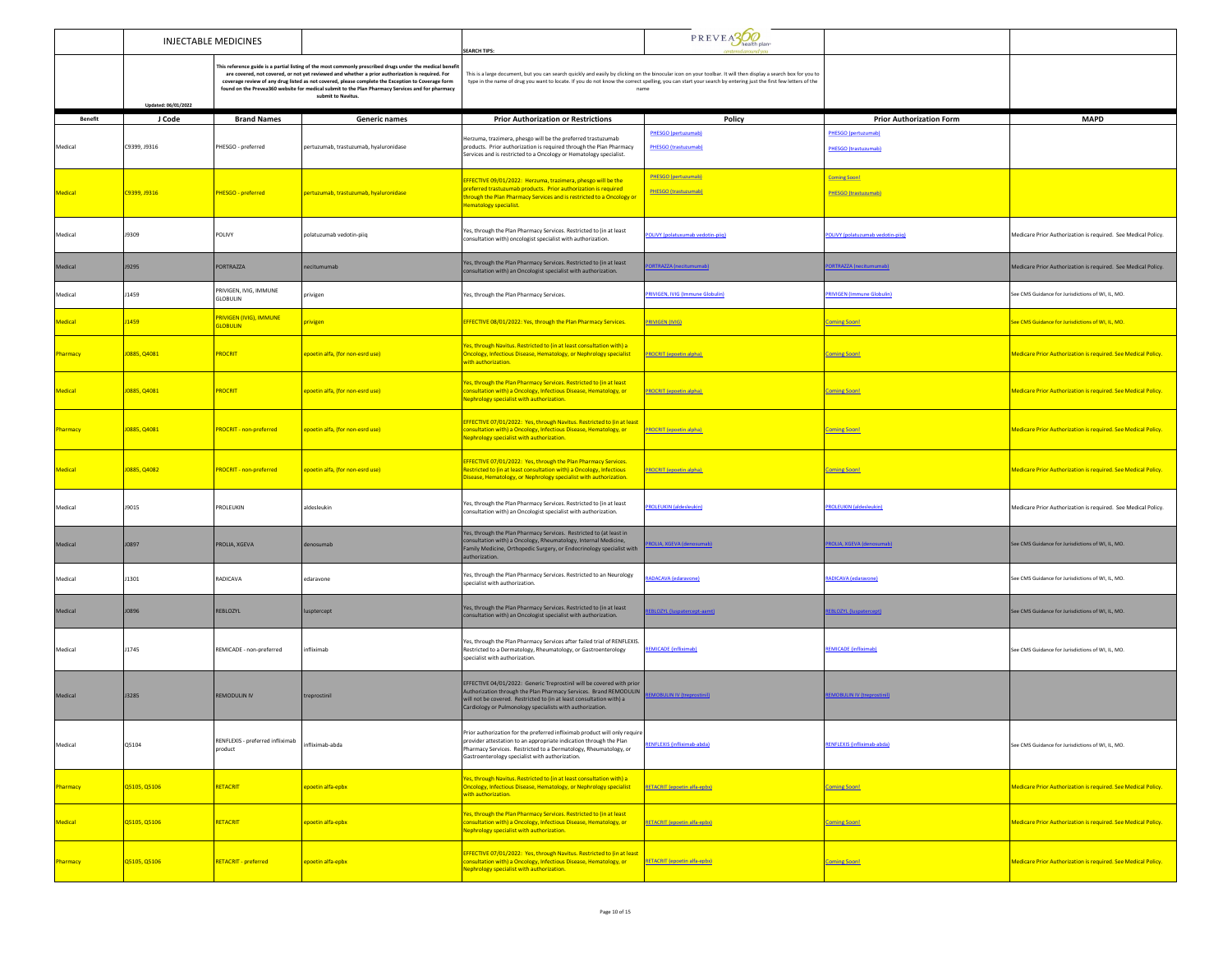|                | <b>INJECTABLE MEDICINES</b> |                             |                                                                                                                                                                                                                                                                                                                                                                                                                                            | <b>SEARCH TIPS:</b>                                                                                                                                                                                                                                                                                                                                                    | $P$ R EV E $\frac{1}{2}$ health plan:                                                                                                                                                                                                                                                                                                    |                                              |                                                                      |
|----------------|-----------------------------|-----------------------------|--------------------------------------------------------------------------------------------------------------------------------------------------------------------------------------------------------------------------------------------------------------------------------------------------------------------------------------------------------------------------------------------------------------------------------------------|------------------------------------------------------------------------------------------------------------------------------------------------------------------------------------------------------------------------------------------------------------------------------------------------------------------------------------------------------------------------|------------------------------------------------------------------------------------------------------------------------------------------------------------------------------------------------------------------------------------------------------------------------------------------------------------------------------------------|----------------------------------------------|----------------------------------------------------------------------|
|                | Updated: 06/01/2022         |                             | This reference guide is a partial listing of the most commonly prescribed drugs under the medical benefi<br>are covered, not covered, or not yet reviewed and whether a prior authorization is required. For<br>coverage review of any drug listed as not covered, please complete the Exception to Coverage form<br>found on the Prevea360 website for medical submit to the Plan Pharmacy Services and for pharmacy<br>submit to Navitus |                                                                                                                                                                                                                                                                                                                                                                        | This is a large document, but you can search quickly and easily by clicking on the binocular icon on your toolbar. It will then display a search box for you to<br>type in the name of drug you want to locate. If you do not know the correct spelling, you can start your search by entering just the first few letters of the<br>name |                                              |                                                                      |
| <b>Benefit</b> | J Code                      | <b>Brand Names</b>          | <b>Generic names</b>                                                                                                                                                                                                                                                                                                                                                                                                                       | <b>Prior Authorization or Restrictions</b>                                                                                                                                                                                                                                                                                                                             | Policy                                                                                                                                                                                                                                                                                                                                   | <b>Prior Authorization Form</b>              | <b>MAPD</b>                                                          |
| Medical        | Q5105, Q5106                | <b>RETACRIT - preferred</b> | <mark>epoetin alfa-epbx</mark>                                                                                                                                                                                                                                                                                                                                                                                                             | <b>EFFECTIVE 07/01/2022: Yes, through the Plan Pharmacy Services.</b><br>Restricted to (in at least consultation with) a Oncology, Infectious<br>isease, Hematology, or Nephrology specialist with authorization.                                                                                                                                                      | <b>RETACRIT (epoetin alfa-epbx)</b>                                                                                                                                                                                                                                                                                                      | <b>Coming Soon!</b>                          | Medicare Prior Authorization is required. See Medical Policy.        |
| Pharmacy       |                             | <b>RHOPRESSA</b>            | netarsudil                                                                                                                                                                                                                                                                                                                                                                                                                                 | PHARMACY BENEFIT ONLY. Yes, through Navitus.                                                                                                                                                                                                                                                                                                                           | <b>IOPRESSA</b> (netarsudil)                                                                                                                                                                                                                                                                                                             | <b>HOPRESSA</b> (netarsudil)                 |                                                                      |
| Medical        | Q5123                       | RIABNI - non-preferred      | rituximab-arrx                                                                                                                                                                                                                                                                                                                                                                                                                             | TRUXIMA and RUXIENCE will be the preferred rituximab products. Yes,<br>through the Plan Pharmacy Services. RIABNI will be covered after a<br>failed trial of TRUXIMA AND RUXIENCE. Restricted to (in at least<br>consultation with) a Rheumatology, Transplant, Hematology,<br>Neurology, Dermatology, ENT, Nephrology, or Oncology specialist with<br>authorization.  | RIABNI (rituximab-arrx)                                                                                                                                                                                                                                                                                                                  | RIABNI (rituximab-arrx)                      | Medicare Prior Authorization is required. See Medical Policy.        |
| Medical        | J9312                       | RITUXAN - non-preferred     | ituximab                                                                                                                                                                                                                                                                                                                                                                                                                                   | TRUXIMA and RUXIENCE will be the preferred rituximab products. Yes,<br>through the Plan Pharmacy Services. RITUXAN will be covered after a<br>failed trial of TRUXIMA AND RUXIENCE. Restricted to (in at least<br>consultation with) a Rheumatology, Transplant, Hematology,<br>Neurology, Dermatology, ENT, Nephrology, or Oncology specialist with<br>authorization. | <b>TUXAN (rituximab</b>                                                                                                                                                                                                                                                                                                                  | <b>RITUXAN (rituximab)</b>                   | See CMS Guidance for Jurisdictions of WI, IL, MO.                    |
| Medical        | J9311                       | RITUXAN HYCELA              | rituximab and hyaluronidase human                                                                                                                                                                                                                                                                                                                                                                                                          | TRUXIMA and RUXIENCE will be the preferred rituximab products. Yes,<br>through the Plan Pharmacy Services. Restricted to (in at least<br>consultation with) a Rheumatology, Transplant, Hematology,<br>Neurology, Dermatology, ENT, Nephrology, or Oncology specialist with<br>uthorization.                                                                           | RITUXAN HYCELA (rituximab and hyaluronidase human)                                                                                                                                                                                                                                                                                       | RITUXAN HYCELA (rituximab and hyaluronidase) | See CMS Guidance for Jurisdictions of WI, IL, MO.                    |
| Medical        | Q5119                       | RUXIENCE - preferred        | ituximab-pvvr                                                                                                                                                                                                                                                                                                                                                                                                                              | TRUXIMA and RUXIENCE will be the preferred rituximab products. Yes,<br>through the Plan Pharmacy Services. Restricted to (in at least<br>consultation with) Rheumatology, Transplant, Hematology, Neurology,  <br>Dermatology, ENT, Nephrology, or Oncology specialists with<br>authorization.                                                                         | <b>UXIENCE</b> (rituximab-pwr)                                                                                                                                                                                                                                                                                                           | <b>RUXIENCE (rituximab)</b>                  | Medicare Prior Authorization is required. See Medical Policy.        |
| Medical        | J9061                       | RYBREVANT                   | amivantamab-vmjw                                                                                                                                                                                                                                                                                                                                                                                                                           | EFFECTIVE 07/01/2022: Yes, through the Plan Pharmacy Services.<br>Restricted to (in at least consultation with) a Oncologist or<br>ematologist specialist with authorization.                                                                                                                                                                                          | <b>RYBREVANT (amivantamab-vmjw)</b>                                                                                                                                                                                                                                                                                                      | <b>Coming Soon!</b>                          | Medicare Prior Authorization is required. See Medical Policy.        |
| Medical        | J2353, J2354                | SANDOSTATIN                 | octreotide                                                                                                                                                                                                                                                                                                                                                                                                                                 | Yes, through the Plan Pharmacy Services. Restricted to (in at least<br>consultation with) a Endocrinologist or Oncologist specialist with<br>authorization.                                                                                                                                                                                                            | NDOSTATIN (octreotide)                                                                                                                                                                                                                                                                                                                   | <b>MDOSTATIN (ocreotide)</b>                 | See CMS Guidance for Jurisdictions of WI, IL, MO.                    |
| Medical        | J2353, J2354                | <b>SANDOSTATIN</b>          | octreotide                                                                                                                                                                                                                                                                                                                                                                                                                                 | EFFECTIVE 07/01/2022: Yes, through the Plan Pharmacy Services.<br>Restricted to (in at least consultation with) a Endocrinologist,<br>Oncologist, or gastroenterologist specialist with authorization.                                                                                                                                                                 | <b>SANDOSTATIN (octreotide)</b>                                                                                                                                                                                                                                                                                                          | <b>Coming Soon!</b>                          | See CMS Guidance for Jurisdictions of WI, IL, MO.                    |
| Medical        | J0491                       | SAPHNELO                    | anifrolumab-fnia                                                                                                                                                                                                                                                                                                                                                                                                                           | Yes, through the Plan Pharmacy Services. Restricted to (in at least<br>consultation with) a Rheumatology specialist with authorization.                                                                                                                                                                                                                                | PHNELO (anifrolumab-fnia)                                                                                                                                                                                                                                                                                                                | APHNELO (anifrolumab-fnia)                   |                                                                      |
| Medical        | J9227                       | SARCLISA                    | isatuximab-irfc                                                                                                                                                                                                                                                                                                                                                                                                                            | Yes, through the Plan Pharmacy Services. Restricted to (in at least<br>consultation with) an Oncologist specialist with authorization.                                                                                                                                                                                                                                 | <b>ARCLISA</b> (istuximab-irfc)                                                                                                                                                                                                                                                                                                          | SARCLISA (isatuximab-irfc)                   | Medicare Prior Authorization is required. See Medical Policy.        |
| Medical        | J7352                       | SCENESSE                    | afamelanotide                                                                                                                                                                                                                                                                                                                                                                                                                              | Yes, through the Plan Pharmacy Services. Restricted to (in at least<br>consultation with) a Dermatologist, Medical Geneticist, or a Physician<br>specializing in the treatment of cutaneous porphyrias with<br>authorization.                                                                                                                                          | <b>FNESSE (afamelanotide)</b>                                                                                                                                                                                                                                                                                                            | <b>SCENESSE (afamelanotide</b>               | Medicare Prior Authorization is required. See Medical Policy.        |
| Medical        | 90750                       | SHINGRIX                    | zoster vaccine                                                                                                                                                                                                                                                                                                                                                                                                                             | Yes, through the Plan Pharmacy Services for members under the age of                                                                                                                                                                                                                                                                                                   |                                                                                                                                                                                                                                                                                                                                          | <b>SHINGRIX (zoster vaccine)</b>             | No Prior Authorization Required. CMS guidelines must be<br>followed. |
| Medical        | J2502                       | <b>SIGNIFOR LAR</b>         | pasireotide                                                                                                                                                                                                                                                                                                                                                                                                                                | <b>EFFECTIVE 07/01/2022: Yes, through the Plan Pharmacy Services.</b><br>Restricted to (in at least consultation with) an Endocrinologist specialist SIGNIFOR LAR (pasireortide)<br>with authorization.                                                                                                                                                                |                                                                                                                                                                                                                                                                                                                                          | <b>Coming Soon!</b>                          |                                                                      |
| Medical        | J1602                       | SIMPONI ARIA                | golimumab                                                                                                                                                                                                                                                                                                                                                                                                                                  | Yes, through the Plan Pharmacy Services. Restricted to (in at least<br>consultation with) an Rheumatology (Rheumatoid Arthritis, Peripheral<br>Ankylosing Spondylitis, or Psoriatic Arthritis) or Gastroenterology<br>specialist with authorization.                                                                                                                   | MPONI ARIA (golimumab)                                                                                                                                                                                                                                                                                                                   | SIMPONI ARIA (golimumab)                     | See CMS Guidance for Jurisdictions of WI, IL, MO.                    |
| Pharmacy       | J1602                       | <b>SIMPONI ARIA</b>         | golimumab                                                                                                                                                                                                                                                                                                                                                                                                                                  | Yes, through Navitus. Restricted to (in at least consultation with) an<br>Rheumatology (Rheumatoid Arthritis, Peripheral Ankylosing Spondylitis, SIMPONI ARIA (golimumab)<br>or Psoriatic Arthritis) or Gastroenterology specialist with authorization.                                                                                                                |                                                                                                                                                                                                                                                                                                                                          | <b>MPONI ARIA (golimumab)</b>                | See CMS Guidance for Jurisdictions of WI, IL, MO.                    |
| Medical        | J7402                       | SINUVA                      | nometasone furoate                                                                                                                                                                                                                                                                                                                                                                                                                         | Yes, through the Plan Pharmacy Services. Restricted to ENT specialist<br>with authorization.                                                                                                                                                                                                                                                                           | NUVA (mometasone furoate)                                                                                                                                                                                                                                                                                                                | SINUVA (mometasone furoate)                  | Medicare Prior Authorization is required. See Medical Policy.        |
| Medical        |                             | <b>SITE OF SERVICE</b>      |                                                                                                                                                                                                                                                                                                                                                                                                                                            | EFFECTIVE: 07/01/2022: Yes, through the Plan Pharmacy Services.<br>Requests for select specialty drugs as listed in the list in section 'Drugs<br>in Scope' to be administered in a hospital outpatient setting may be SITE OF SERVICE<br>directed to a preferred alternative site of care, such as home infusion<br>rovider or a physician office.                    |                                                                                                                                                                                                                                                                                                                                          |                                              | Medicare Prior Authorization is required. See Medical Policy.        |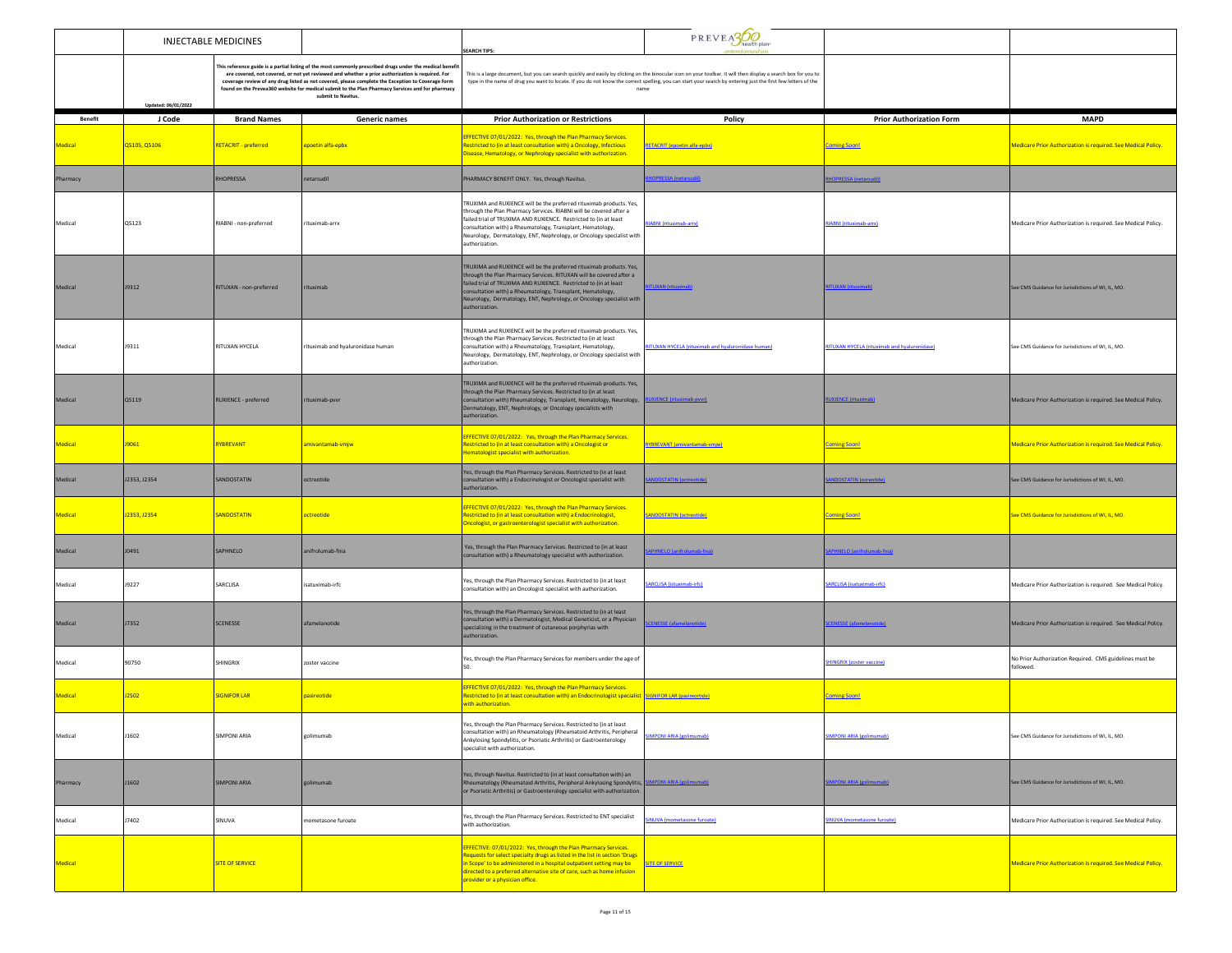|                |                                                                                                                                                                                                                                                                                                                                                                                                                                                                   | <b>INJECTABLE MEDICINES</b>                             |                                                                                                                                                                                                                                                                                                                                          | <b>SEARCH TIPS:</b>                                                                                                                                                                                                                                                                                                                                         | $P$ R EV E $\frac{1}{2}$ health plan:                    |                                             |                                                               |
|----------------|-------------------------------------------------------------------------------------------------------------------------------------------------------------------------------------------------------------------------------------------------------------------------------------------------------------------------------------------------------------------------------------------------------------------------------------------------------------------|---------------------------------------------------------|------------------------------------------------------------------------------------------------------------------------------------------------------------------------------------------------------------------------------------------------------------------------------------------------------------------------------------------|-------------------------------------------------------------------------------------------------------------------------------------------------------------------------------------------------------------------------------------------------------------------------------------------------------------------------------------------------------------|----------------------------------------------------------|---------------------------------------------|---------------------------------------------------------------|
|                | This reference guide is a partial listing of the most commonly prescribed drugs under the medical benefi<br>are covered, not covered, or not yet reviewed and whether a prior authorization is required. For<br>coverage review of any drug listed as not covered, please complete the Exception to Coverage form<br>found on the Prevea360 website for medical submit to the Plan Pharmacy Services and for pharmacy<br>submit to Navitus<br>Updated: 06/01/2022 |                                                         | This is a large document, but you can search quickly and easily by clicking on the binocular icon on your toolbar. It will then display a search box for you to<br>type in the name of drug you want to locate. If you do not know the correct spelling, you can start your search by entering just the first few letters of the<br>name |                                                                                                                                                                                                                                                                                                                                                             |                                                          |                                             |                                                               |
| <b>Benefit</b> | J Code                                                                                                                                                                                                                                                                                                                                                                                                                                                            | <b>Brand Names</b>                                      | <b>Generic names</b>                                                                                                                                                                                                                                                                                                                     | <b>Prior Authorization or Restrictions</b>                                                                                                                                                                                                                                                                                                                  | Policy                                                   | <b>Prior Authorization Form</b>             | <b>MAPD</b>                                                   |
| Medical        | J1300                                                                                                                                                                                                                                                                                                                                                                                                                                                             | <b>SOLIRIS</b>                                          | eculizumab                                                                                                                                                                                                                                                                                                                               | Yes, through the Plan Pharmacy Services. Restricted to a Neurologist or<br>Nuero-Opthalmonogist, Nephrology, Hematology, Oncology, or<br>ransplant specialist with authorization.                                                                                                                                                                           | <b>SOLIRIS (eculizumab)</b>                              | SOLIRIS (eculizumab)                        | See CMS Guidance for Jurisdictions of WI. IL. MO.             |
| Medical        | J1930                                                                                                                                                                                                                                                                                                                                                                                                                                                             | <b>SOMATULINE</b>                                       | <mark>anreotide depot</mark>                                                                                                                                                                                                                                                                                                             | EFFECTIVE 07/01/2022: Yes, through the Plan Pharmacy Services.<br>estricted to (in at least consultation with) an Endocrinologist,<br>Oncologist, or gastroenterologist specialist with authorization.                                                                                                                                                      | <b>SOMATULINE</b> (lanreotide depot)                     | <b>Coming Soon!</b>                         |                                                               |
| Medical        | J2326                                                                                                                                                                                                                                                                                                                                                                                                                                                             | SPINRAZA                                                | nusinersen                                                                                                                                                                                                                                                                                                                               | Yes, through the Plan Pharmacy Services. Restricted to (in at least<br>consultation with) an Neurology specialist with expertise in SMA<br>treatment with authorization.                                                                                                                                                                                    | <b>PINRAZA</b> (nusinersen)                              | <b>SPINRAZA (nusinersen)</b>                | Medicare Prior Authorization is required. See Medical Policy. |
| Medical        | G2082, G2083                                                                                                                                                                                                                                                                                                                                                                                                                                                      | SPRAVATO                                                | esketamine                                                                                                                                                                                                                                                                                                                               | Yes, through the Plan Pharmacy Services. Restricted to (in at least<br>consultation with) a Psychiatrist or Psychiatric Nurse Practitioner with<br>authorization                                                                                                                                                                                            | <b>PRAVATO (esketamine)</b>                              | <b>SPRAVATO (esketamine)</b>                | Medicare Prior Authorization is required. See Medical Policy. |
| Medical        | <b>J3358</b>                                                                                                                                                                                                                                                                                                                                                                                                                                                      | STELARA                                                 | ustekinumab                                                                                                                                                                                                                                                                                                                              | Yes, through the Plan Pharmacy Services. Restricted to an<br>Gastroenterology specialist with authorization.                                                                                                                                                                                                                                                | <b>TELARA IV (ustekinumab)</b>                           | <b>STELARA IV (ustekinumab)</b>             | iee CMS Guidance for Jurisdictions of WI, IL, MO.             |
| Pharmacy       | J3358                                                                                                                                                                                                                                                                                                                                                                                                                                                             | STELARA                                                 | ustekinumab                                                                                                                                                                                                                                                                                                                              | Yes, through Navitus. Restricted to an Gastroenterology specialist with<br>uthorization.                                                                                                                                                                                                                                                                    | <b>FELARA SC (ustekinumab)</b>                           | <b>STELARA SC (ustekinumab)</b>             | See CMS Guidance for Jurisdictions of WI, IL, MO.             |
| Pharmacy       |                                                                                                                                                                                                                                                                                                                                                                                                                                                                   | Sublingual Immunotherapy (SLIT)<br>for ALLERGY products | GRASTEK (Timothy grass pollen allergen extract),<br>RAGWITEK (Short ragweed pollen allergen extract), ORALAIR<br>(Sweet Vernal, Orchard, Perennial Rye, Timothy, and Kentucky<br>Blue grass mixed pollens allergen extract), ODACTRA (House<br>Dust Mite allergen extractt)                                                              | Yes, through Navitus. Must be prescribed by an allergist, immunologist,<br>or physician with active and ongoing experience in the diagnosis and<br>treatment of allergic disease and use of immunotherapy products with<br>authorization                                                                                                                    | <b>IT for Allergy Products</b>                           | <b>SLIT for Allergy Products</b>            |                                                               |
| Medical        | J7321                                                                                                                                                                                                                                                                                                                                                                                                                                                             | SUPARTZ FX - non-preferred                              | hyaluronan or derivative                                                                                                                                                                                                                                                                                                                 | HYALGAN, SYNVISC, SYNVISC ONE, HYMOVIS, and TRILURON will be the<br>preferred product. Coverage of SUPARTZ FX requires a failed trial of a<br>preferred product. Prior authorization is required through the Plan<br>harmacy Services and is restricted to a Rheumatology, Orthopedic,<br>Sports Medicine, or Pain Medicine specialist with authorization.  | <b>JPARTZ FX (hyaluronan or derivative</b>               | <b>UPARTZ FX (hyaluronan or derivative</b>  | See CMS Guidance for Jurisdictions of WI. IL. MO.             |
| Medical        | 90378                                                                                                                                                                                                                                                                                                                                                                                                                                                             | SYNAGIS                                                 | palivizumab                                                                                                                                                                                                                                                                                                                              | Yes, through the Plan Pharmacy Services. Restricted to NICU Physician,<br>Neonatologist, or Pediatric specialist (including family practice, general<br>pediatrics, pediatric pulmonology, and pediatric cardiology) with<br>authorization.                                                                                                                 | <b>SYNAGIS (palivizumab)</b>                             | <b>SYNAGIS (palivizumab)</b>                | Medicare Prior Authorization is required. See Medical Policy. |
| Medical        | J9262                                                                                                                                                                                                                                                                                                                                                                                                                                                             | <b>SYNRIBO</b>                                          | omacetaxine                                                                                                                                                                                                                                                                                                                              | Yes, through the Plan Pharmacy Services. Restricted to (in at least<br>consultation with) an Oncologist specialist with authorization.                                                                                                                                                                                                                      | <b>VRIBO</b> (omacetaxine)                               | <b>NRIBO</b> (omacetaxine)                  | Medicare Prior Authorization is required. See Medical Policy. |
| Medical        | <b>J7325</b>                                                                                                                                                                                                                                                                                                                                                                                                                                                      | SYNVISC - preferred                                     | <b>Ivaluronan or derivative</b>                                                                                                                                                                                                                                                                                                          | SYNVISC ONE, HYALGAN, SYNVISC, HYMOVIS, and TRILURON will be the<br>preferred products. No Prior Authorization needed for preferred<br>products.                                                                                                                                                                                                            | <b>YNVISC</b> (hyaluronan or derviative)                 |                                             | See CMS Guidance for Jurisdictions of WI, IL, MO.             |
| Medical        | J7325                                                                                                                                                                                                                                                                                                                                                                                                                                                             | SYNVISC ONE - preferred                                 | iyaluronan or derivative                                                                                                                                                                                                                                                                                                                 | SYNVISC ONE, HYALGAN, SYNVISC, HYMOVIS, and TRILURON will be the<br>preferred products. No Prior Authorization needed for preferred<br>products.                                                                                                                                                                                                            | <b>NVISC ONE (hyaluronan or derviative)</b>              |                                             | See CMS Guidance for Jurisdictions of WI, IL, MO.             |
| Medical        | Q2053                                                                                                                                                                                                                                                                                                                                                                                                                                                             | TECARTUS                                                | brexucabtagene autoleucel                                                                                                                                                                                                                                                                                                                | Yes, through the Plan Pharmacy Services. Restricted to (in at least<br>consultation with) an Oncologist specialist with authorization.                                                                                                                                                                                                                      | <b>FECARTUS (brexucabtagene autoleucel)</b>              | <b>TECARTUS (brexucabtagene autoleucel)</b> |                                                               |
| <b>Medical</b> | Q2053                                                                                                                                                                                                                                                                                                                                                                                                                                                             | <b>TECARTUS</b>                                         | brexucabtagene autoleucel                                                                                                                                                                                                                                                                                                                | EFFECTIVE 09/01/2022: Yes, through the Plan Pharmacy Services.<br><u>lestricted to (in at least consultation with) an Oncologist specialist with TECARTUS (brexucabtagene autoleucel)</u><br>authorization.                                                                                                                                                 |                                                          | <b>Coming Soon!</b>                         |                                                               |
| Medical        | J9022                                                                                                                                                                                                                                                                                                                                                                                                                                                             | <b>TECENTRIQ</b>                                        | atezolizumab                                                                                                                                                                                                                                                                                                                             | Yes, through the Plan Pharmacy Services. Restricted to (in at least<br>onsultation with) an Oncologist specialist with authorization.                                                                                                                                                                                                                       | <b>ECENTRIQ</b> (atezolizumab)                           | <b>TECENTRIQ</b> (atezolizumab)             | Medicare Prior Authorization is required. See Medical Policy. |
| Medical        | J3241                                                                                                                                                                                                                                                                                                                                                                                                                                                             | TEPEZZA                                                 | teprotumumab-trbw                                                                                                                                                                                                                                                                                                                        | Yes, through the Plan Pharmacy Services. Restricted to (in at least<br>consultation with) a Ophthalmologist and Endocrinologist specialist<br>itii autriorizationi                                                                                                                                                                                          | EPEZZA (teprotumumab-trbw)                               | <b>TEPEZZA (teprotumumab-trbw)</b>          | Medicare Prior Authorization is required. See Medical Policy. |
| Medical        | J9273                                                                                                                                                                                                                                                                                                                                                                                                                                                             | TIVDAK                                                  | tisotumab vedotin-tftv)                                                                                                                                                                                                                                                                                                                  | Yes, through the Plan Pharmacy Services. Restricted to (in at least<br>consultation with) an Oncology specialist with authorization.                                                                                                                                                                                                                        | <b>TIVDAK</b> (tisotumab vedotin-tftv)                   | <b>TIVDAK</b> (tisotumab vedotin-tftv)      | Medicare Prior Authorization is required. See Medical Policy. |
| Medical        | Q5116                                                                                                                                                                                                                                                                                                                                                                                                                                                             | TRAZIMERA - preferred                                   | trastuzumab-gyyp                                                                                                                                                                                                                                                                                                                         | Yes, through the Plan Pharmacy Services. Restricted to an Oncology<br>specialist with authorization.                                                                                                                                                                                                                                                        | AZIMERA (trastuzumab-qyyp)                               | AZIMERA (trastuzumab                        | Medicare Prior Authorization is required. See Medical Policy. |
| Medical        | <b>J9033</b>                                                                                                                                                                                                                                                                                                                                                                                                                                                      | TREANDA                                                 | bendamustine                                                                                                                                                                                                                                                                                                                             | Yes, through the Plan Pharmacy Services. Restricted to (in at least<br>consultation with) an Oncologist specialist with authorization.                                                                                                                                                                                                                      | <b>TREANDA</b> (bendamustine)                            | <b>TREANDA</b> (bendamustine)               | Medicare Prior Authorization is required. See Medical Policy. |
| Medical        | J1443, J1444                                                                                                                                                                                                                                                                                                                                                                                                                                                      | <b>TRIFERIC - non-preferred</b>                         | ferric pyrophosphate citrate solution, powder                                                                                                                                                                                                                                                                                            | EFFECTIVE 08/01/2022: VENOFER, INFED, FERRLECIT, and FERAHEME<br>are the preferred parenteral iron products and do not require prior<br>authorization. INJECTAFER, MONOFERRIC, TRIFERIC, and TRIFERIC<br>AVNU are the non-preferred parenteral iron products and prior<br>uthorization is required through the Plan Pharmacy Services with<br>uthorization. | TRIFERIC (ferric pyrophosphate citrate solution, powder) | <b>Coming Soon!</b>                         |                                                               |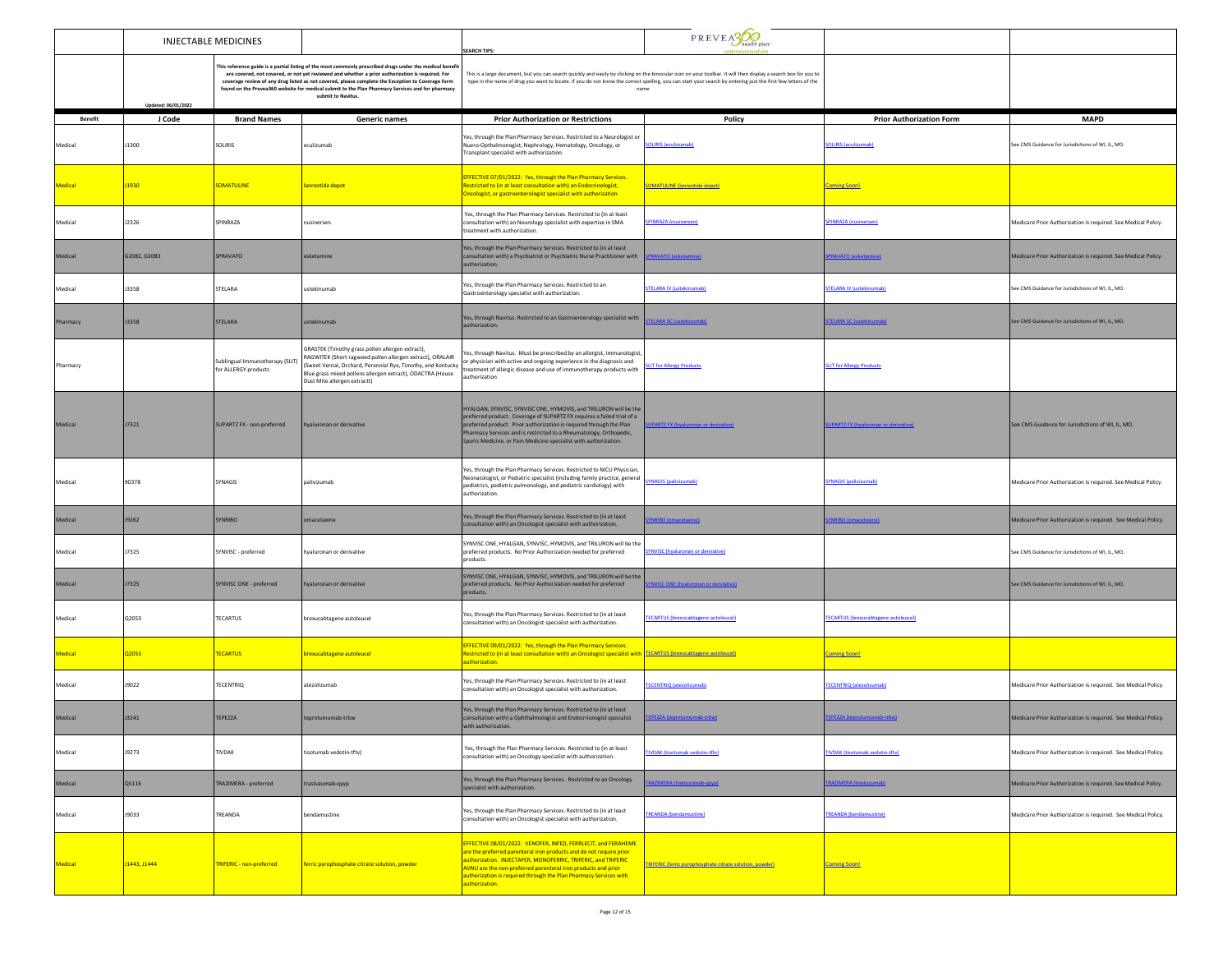|                | <b>INJECTABLE MEDICINES</b> |                                                             |                                                                                                                                                                                                                                                                                                                                                                                                                                            | <b>SEARCH TIPS:</b>                                                                                                                                                                                                                                                                                                                                               | PREVEA300                                 |                                           |                                                               |
|----------------|-----------------------------|-------------------------------------------------------------|--------------------------------------------------------------------------------------------------------------------------------------------------------------------------------------------------------------------------------------------------------------------------------------------------------------------------------------------------------------------------------------------------------------------------------------------|-------------------------------------------------------------------------------------------------------------------------------------------------------------------------------------------------------------------------------------------------------------------------------------------------------------------------------------------------------------------|-------------------------------------------|-------------------------------------------|---------------------------------------------------------------|
|                | Updated: 06/01/2022         |                                                             | This reference guide is a partial listing of the most commonly prescribed drugs under the medical benefi<br>are covered, not covered, or not yet reviewed and whether a prior authorization is required. For<br>coverage review of any drug listed as not covered, please complete the Exception to Coverage form<br>found on the Prevea360 website for medical submit to the Plan Pharmacy Services and for pharmacy<br>submit to Navitus | This is a large document, but you can search quickly and easily by clicking on the binocular icon on your toolbar. It will then display a search box for you to<br>type in the name of drug you want to locate. If you do not know the correct spelling, you can start your search by entering just the first few letters of the<br>name                          |                                           |                                           |                                                               |
| <b>Benefit</b> | J Code                      | <b>Brand Names</b>                                          | <b>Generic names</b>                                                                                                                                                                                                                                                                                                                                                                                                                       | <b>Prior Authorization or Restrictions</b>                                                                                                                                                                                                                                                                                                                        | Policy                                    | <b>Prior Authorization Form</b>           | <b>MAPD</b>                                                   |
| Medical        | <b>J1445</b>                | TRIFERIC AVNU- non-preferred   ferric pyrophosphate citrate |                                                                                                                                                                                                                                                                                                                                                                                                                                            | <b>EFFECTIVE 08/01/2022: VENOFER, INFED, FERRLECIT, and FERAHEME</b><br>re the preferred parenteral iron products and do not require prior<br>authorization. INJECTAFER, MONOFERRIC, TRIFERIC, and TRIFERIC<br>AVNU are the non-preferred parenteral iron products and prior<br>uthorization is required through the Plan Pharmacy Services with<br>uthorization. | TRIFERIC (ferric pyrophosphate citrate)   | <b>Coming Soon!</b>                       |                                                               |
| Medical        | J7332                       | TRILURON - preferred                                        | sodium hyaluronate                                                                                                                                                                                                                                                                                                                                                                                                                         | HYALGAN, SYNVISC, SYNVISC ONE, HYMOVIS, and TRILURON will be the<br>preferred products. No Prior Authorization needed for preferred<br>product                                                                                                                                                                                                                    | <b>IILURON</b> (sodium hyaluronate)       |                                           | See CMS Guidance for Jurisdictions of WI, IL, MO.             |
| Medical        | J7329                       | TRIVISC - non-preferred                                     | waluronan or derivative                                                                                                                                                                                                                                                                                                                                                                                                                    | HYALGAN, SYNVISC, SYNVISC ONE, HYMOVIS, and TRILURON will be the<br>preferred product. Coverage of TRIVISC requires a failed trial of a<br>preferred product. Prior authorization is required through the Plan<br>Pharmacy Services and is restricted to a Rheumatology, Orthopedic,<br>Sports Medicine, or Pain Medicine specialist with authorization.          | <b>TRIVISC</b> (hyaluronan or derivative) | <b>TRIVISC</b> (hyaluronan or derivative) | See CMS Guidance for Jurisdictions of WI, IL, MO.             |
| Medical        | J9317                       | TRODELVY                                                    | sacituzumab govitecan-hziy                                                                                                                                                                                                                                                                                                                                                                                                                 | Yes, through the Plan Pharmacy Services. Restricted to (in at least<br>consultation with) an Oncologist specialist with authorization.                                                                                                                                                                                                                            | RODELVY (sacituzumab govitecan-hziy)      | <b>RODELVY (sacituzumab govitecan)</b>    | Medicare Prior Authorization is required. See Medical Policy. |
| Medical        | J1746                       | <b>TROGARZO</b>                                             | ibalizumab                                                                                                                                                                                                                                                                                                                                                                                                                                 | Yes, through the Plan Pharmacy Services. Restricted to (in at least<br>consultation with) an Infectious Disease specialist with authorization.                                                                                                                                                                                                                    | TROGARZO (ibalizumab)                     | <b>Coming Soon!</b>                       | Medicare Prior Authorization is required. See Medical Policy. |
| Medical        | Q5115                       | TRUXIMA - preferred                                         | rituximab-abbs                                                                                                                                                                                                                                                                                                                                                                                                                             | TRUXIMA and RUXIENCE will be the preferred rituximab products. Yes,<br>through the Plan Pharmacy Services. Restricted to (in at least<br>consultation with) a Rheumatology, Transplant, Hematology,<br>Neurology, Dermatology, ENT, Nephrology, or Oncology specialist with<br>uthorization.                                                                      | RUXIMA (rituximab-abbs)                   | <b>FRUXIMA</b> (rituximab-abbs)           | See CMS Guidance for Jurisdictions of WI, IL, MO.             |
| Medical        | J2323                       | TYSABRI                                                     | natalizumab injection                                                                                                                                                                                                                                                                                                                                                                                                                      | Yes, through the Plan Pharmacy Services. Restricted to a Neurology or<br>Gastroenterology specialist with authorization.                                                                                                                                                                                                                                          | <b>TYSABRI</b> (natalizumab)              | <b>TYSABRI</b> (natalizumab)              | See CMS Guidance for Jurisdictions of WI, IL, MO.             |
| Medical        | Q5111                       | UDENYCA - non-preferred                                     | pegfilgrastim-cbqv                                                                                                                                                                                                                                                                                                                                                                                                                         | FULPHILA and ZIEXTENZO will are the preferred pegfilgrastim products.<br>Coverage of UDENYCA requires a failed trial of FULPHILA and<br>ZIEXTENZO. Restricted to (in at least consultation with) a Hematologist<br>or Oncologist specialist with authorization through the Plan Pharmacy<br>Services.                                                             | <b>DENYCA (pegfilgrastim-chgv</b>         | <b>DENYCA</b> (pegfilgrastim-cbo)         | See CMS Guidance for Jurisdictions of WI, IL, MO.             |
| Medical        | <b>J1303</b>                | <b>ULTOMIRIS</b>                                            | ravulizumab                                                                                                                                                                                                                                                                                                                                                                                                                                | Yes, through the Plan Pharmacy Services. Restricted to (in at least<br>consultation with) a Hematology, Oncology, or Immunology specialist<br>with authorization.                                                                                                                                                                                                 | <b>JLTOMIRIS</b> (ravulizumab)            | <b>ULTOMIRIS (ravulizumab)</b>            | Medicare Prior Authorization is required. See Medical Policy. |
| Medical        | J9999                       | <b>UNITUXIN</b>                                             | dinutuximab                                                                                                                                                                                                                                                                                                                                                                                                                                | Yes, through the Plan Pharmacy Services. Restricted to (in at least<br>consultation with) an Oncologist specialist with authorization.                                                                                                                                                                                                                            | <b>ITUXIN (dinutuximah</b>                | <b>WITLIXIN (dinutuximah</b>              | Medicare Prior Authorization is required. See Medical Policy. |
| Medical        | J3490                       | <b>UPTRAVI-IV</b>                                           | selexipag                                                                                                                                                                                                                                                                                                                                                                                                                                  | Yes, though the Plan Pharmacy Services. Restricted to (in at aleast<br>consultation with) a cardiologist or pulmonologist with authorization.                                                                                                                                                                                                                     | <b>IPTRAVI-IV (selexipag)</b>             | <b>UPTRAVI-IV (selexipag)</b>             | See CMS Guidance for Jurisdictions of WI. IL. MO.             |
| Pharmacy       | J3490                       | <b>UPTRAVI</b>                                              | selexipag                                                                                                                                                                                                                                                                                                                                                                                                                                  | Yes, though Navitus. Restricted to (in at aleast consultation with) a<br>cardiologist or pulmonologist with authorization.                                                                                                                                                                                                                                        | <b>PTRAVI (selexipag</b>                  | <b>JPTRAVI</b> (selexipa)                 | See CMS Guidance for Jurisdictions of WI, IL, MO.             |
| Medical        | 19303                       | VECTIBIX                                                    | panitumumab                                                                                                                                                                                                                                                                                                                                                                                                                                | Yes, through the Plan Pharmacy Services. Restricted to (in at least<br>consultation with) an Oncologist specialist with authorization.                                                                                                                                                                                                                            | <b>ECTIBIX</b> (panitumumab)              | <b>VECTIBIX</b> (panitumumab)             | Medicare Prior Authorization is required. See Medical Policy. |
| Medical        | J9041, J9044                | VELCADE                                                     | bortezomib                                                                                                                                                                                                                                                                                                                                                                                                                                 | Yes, through the Plan Pharmacy Services. Restricted to (in at least<br>consultation with) an Oncologist specialist with authorization.                                                                                                                                                                                                                            | ELCADE (bortezomib)                       | <b>VELCADE (bortezomib)</b>               | See CMS Guidance for Jurisdictions of WI, IL, MO.             |
|                | 1756                        | ENOFER - preferred                                          | on sucrose                                                                                                                                                                                                                                                                                                                                                                                                                                 | VENOFER, INFED, FERRLECIT, and FERAHEME are the preferred<br>parenteral iron products and do not require prior authorization.<br>ECTAFER and MONOFERRIC are the non-preferred parenteral iron<br>products and prior authorization is required through the Plan Pharmacy<br>Services with authorization.                                                           |                                           |                                           |                                                               |
| Medical        | J1756                       | <b>VENOFER</b> - preferred                                  | iron sucrose                                                                                                                                                                                                                                                                                                                                                                                                                               | EFFECTIVE 08/01/2022: VENOFER, INFED, FERRLECIT, and FERAHEME<br>are the preferred parenteral iron products and do not require prior<br>authorization. INJECTAFER, MONOFERRIC, TRIFERIC, and TRIFERIC<br>AVNU are the non-preferred parenteral iron products and prior<br>authorization is required through the Plan Pharmacy Services with<br>authorization.     | <b>VENOFER</b> (iron sucrose)             |                                           |                                                               |
| Medical        | J1427                       | <b>VILTEPSO</b>                                             | viltolarsen                                                                                                                                                                                                                                                                                                                                                                                                                                | None. Not Covered.                                                                                                                                                                                                                                                                                                                                                | <b>ILTEPSO (viltolarsen)</b>              |                                           |                                                               |
| Medical        | J1323                       | VIMIZIM                                                     | elosulfase (Intravenous)                                                                                                                                                                                                                                                                                                                                                                                                                   | Yes, through the Plan Pharmacy Services. Restricted to (in at least<br>consultation with) a Medical Geneticist or other prescriber specialized<br>in the treatment of Mucopolysaccharidosis IVA with authorization.                                                                                                                                               | MIZIM (elosulfase)                        | IMIZIM (elosulfase)                       | Medicare Prior Authorization is required. See Medical Policy. |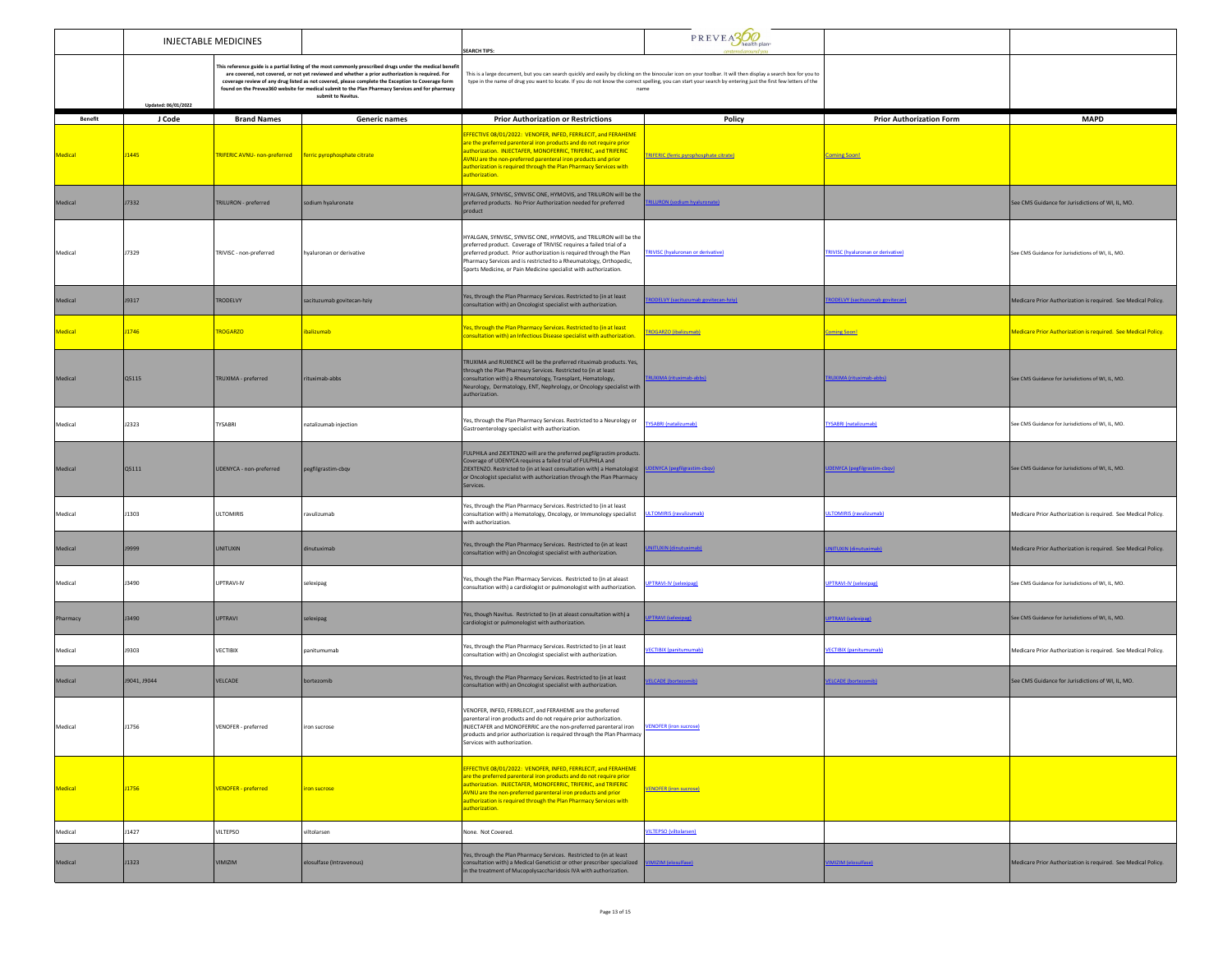|                | INJECTABLE MEDICINES                                                                                                                                                                                                                                                                                                                                                                                                                                               |                         |                                      | <b>SEARCH TIPS:</b>                                                                                                                                                                                                                                                                                                                                     | PREVEASOO                                        |                                                   |                                                               |
|----------------|--------------------------------------------------------------------------------------------------------------------------------------------------------------------------------------------------------------------------------------------------------------------------------------------------------------------------------------------------------------------------------------------------------------------------------------------------------------------|-------------------------|--------------------------------------|---------------------------------------------------------------------------------------------------------------------------------------------------------------------------------------------------------------------------------------------------------------------------------------------------------------------------------------------------------|--------------------------------------------------|---------------------------------------------------|---------------------------------------------------------------|
|                | This reference guide is a partial listing of the most commonly prescribed drugs under the medical benefi<br>are covered, not covered, or not yet reviewed and whether a prior authorization is required. For<br>coverage review of any drug listed as not covered, please complete the Exception to Coverage form<br>found on the Prevea360 website for medical submit to the Plan Pharmacy Services and for pharmacy<br>submit to Navitus.<br>Updated: 06/01/2022 |                         |                                      | This is a large document, but you can search quickly and easily by clicking on the binocular icon on your toolbar. It will then display a search box for you to<br>type in the name of drug you want to locate. If you do not know the correct spelling, you can start your search by entering just the first few letters of the<br>name                |                                                  |                                                   |                                                               |
| <b>Benefit</b> | J Code                                                                                                                                                                                                                                                                                                                                                                                                                                                             | <b>Brand Names</b>      | Generic names                        | <b>Prior Authorization or Restrictions</b>                                                                                                                                                                                                                                                                                                              | Policy                                           | <b>Prior Authorization Form</b>                   | <b>MAPD</b>                                                   |
| Medical        | J7321                                                                                                                                                                                                                                                                                                                                                                                                                                                              | VISCO-3 - non-preferred | hyaluronan or derivative             | IYALGAN, SYNVISC, SYNVISC ONE, HYMOVIS, and TRILURON will be the<br>preferred product. Coverage of VISCO-3 requires a failed trial of a<br>preferred product. Prior authorization is required through the Plan<br>harmacy Services and is restricted to a Rheumatology, Orthopedic,<br>Sports Medicine, or Pain Medicine specialist with authorization. | ISCO-3 (hyaluronan or derivative)                | <b>VISCO-3</b> (hyaluronan or derivative)         | Medicare Prior Authorization is required. See Medical Policy. |
| Medical        | J3396                                                                                                                                                                                                                                                                                                                                                                                                                                                              | <b>VISUDYNE</b>         | verteporfin                          | Yes, through the Plan Pharmacy Services. Restricted to (in at least<br>consultation with) an Opthalmologist specialist with authorization.                                                                                                                                                                                                              | <b>UDYNE</b> (verteporfin)                       | <b>SUDYNE</b> (verteporfin)                       | Medicare Prior Authorization is required. See Medical Policy. |
| Medical        | <b>J3385</b>                                                                                                                                                                                                                                                                                                                                                                                                                                                       | <b>VPRIV</b>            | velaglucerase alfa (Intravenous)     | Yes, through the Plan Pharmacy Services. Restricted to (in at least<br>consultation with) a Medical Geneticist or other prescriber specialized<br>n the treatment of Gaucher DX with authorization.                                                                                                                                                     | <b>PRIV</b> (velaglucerase alfa)                 | <b>VPRIV</b> (velaglucerase alfa)                 | Medicare Prior Authorization is required. See Medical Policy. |
| Medical        | J3032                                                                                                                                                                                                                                                                                                                                                                                                                                                              | <b>VYEPTI</b>           | eptinezumab-jjmr                     | Yes, through the Plan Pharmacy Services. Restricted to (in at least<br>consultation with) an Neurologist specialist with authorization.                                                                                                                                                                                                                 | EPTI (eptinezumab-iimr)                          | VYEPTI (eptinezumab-jjmr)                         | Medicare Prior Authorization is required. See Medical Policy. |
| Medical        | J3032                                                                                                                                                                                                                                                                                                                                                                                                                                                              | <b>VYEPTI</b>           | <mark>eptinezumab-jjmr</mark>        | EFFECTIVE 07/01/2022: Yes, through the Plan Pharmacy Services.<br>Restricted to (in at least consultation with) an Neurologist specialist<br>with authorization.                                                                                                                                                                                        | VYEPTI (eptinezumab-jimr)                        | <b>Coming Soon!</b>                               | Medicare Prior Authorization is required. See Medical Policy. |
| Medical        | J1429                                                                                                                                                                                                                                                                                                                                                                                                                                                              | VYONDYS 53              | golodirsen                           | None. Not Covered.                                                                                                                                                                                                                                                                                                                                      | (ONDYS 53 (golodirsen)                           |                                                   |                                                               |
| Pharmacy       |                                                                                                                                                                                                                                                                                                                                                                                                                                                                    | VYZULTA                 | latanoprostene bunod                 | PHARMACY BENEFIT ONLY. Yes, through Navitus.                                                                                                                                                                                                                                                                                                            | <b>VYZULTA (latanoprostene bunod)</b>            | YZULTA (latanoprostene bunod                      |                                                               |
| Medical        | J1558                                                                                                                                                                                                                                                                                                                                                                                                                                                              | <b>XEMBIFY</b>          | nmune globulin                       | Yes, through the Plan Pharmacy Services.                                                                                                                                                                                                                                                                                                                | <b>MBIFY (Immune Globulin)</b>                   | <b>MBIFY (Immune Globulin</b>                     | Medicare Prior Authorization is required. See Medical Policy. |
| Medical        | <b>J1558</b>                                                                                                                                                                                                                                                                                                                                                                                                                                                       | <b>XEMBIFY (SCIG)</b>   | <mark>mmune globulin</mark>          | EFFECTIVE 08/01/2022: Yes, through the Plan Pharmacy Services.                                                                                                                                                                                                                                                                                          | <b>XEMBIFY (SCIG)</b>                            | <b>Coming Soon!</b>                               | Medicare Prior Authorization is required. See Medical Policy. |
| Medical        | <b>JO588</b>                                                                                                                                                                                                                                                                                                                                                                                                                                                       | XEOMIN                  | ncobotulinumtoxinA                   | No prior authorization is required.                                                                                                                                                                                                                                                                                                                     | <b>COMIN (incobotulinumtoxinA)</b>               |                                                   | See CMS Guidance for Jurisdictions of WI, IL, MO.             |
| Medical        | J2357                                                                                                                                                                                                                                                                                                                                                                                                                                                              | XOLAIR                  | omalizumab, 5mg                      | Yes, through the Plan Pharmacy Services. Restricted to a Allergy,<br>Pulmonology, Immunology or Dermatology specialist with<br>authorization.                                                                                                                                                                                                           | <b>KOLAIR</b> (omalizumab)                       | <b>COLAIR</b> (omalizumab)                        | See CMS Guidance for Jurisdictions of WI, IL, MO.             |
| Medical        | J9228                                                                                                                                                                                                                                                                                                                                                                                                                                                              | <b>YERVOY</b>           | ipilimumab                           | Yes, through the Plan Pharmacy Services. Restricted to (in at least<br>consultation with) a Oncology or Dermatology specialist with<br>authorization.                                                                                                                                                                                                   | <b>ERVOY</b> (ipilimumab)                        | <b>ERVOY (ipilimumab)</b>                         | Medicare Prior Authorization is required. See Medical Policy. |
| Medical        | Q2041                                                                                                                                                                                                                                                                                                                                                                                                                                                              | YESCARTA                | axicabtagene ciloleucel              | Yes, through the Plan Pharmacy Services. Restricted to (in at least<br>consultation with) an Oncologist specialist with authorization.                                                                                                                                                                                                                  | <b>ESCARTA</b> (axicabtagene ciloleucel)         | <b>YESCARTA</b> (axicabtagene ciloleucel)         | Medicare Prior Authorization is required. See Medical Policy. |
| Medical        | Q2041                                                                                                                                                                                                                                                                                                                                                                                                                                                              | <b>YESCARTA</b>         | axicabtagene ciloleucel              | EFFECTIVE 09/01/2022: Yes, through the Plan Pharmacy Services.<br>Restricted to (in at least consultation with) an Oncologist specialist with <b>YESCARTA</b> (axicabtagene ciloleucel)<br>uthorization.                                                                                                                                                |                                                  | <b>Coming Soon!</b>                               |                                                               |
| Medical        | J9400                                                                                                                                                                                                                                                                                                                                                                                                                                                              | ZALTRAP                 | ziv-aflibercept                      | Yes, through the Plan Pharmacy Services. Restricted to (in at least<br>consultation with) an Oncologist specialist with authorization.                                                                                                                                                                                                                  | ALTRAP (ziv-aflibercept)                         | <b>JALTRAP</b> (ziv-aflibercept)                  | Medicare Prior Authorization is required. See Medical Policy. |
| Medical        | J0256                                                                                                                                                                                                                                                                                                                                                                                                                                                              | ZEMAIRA/PROLASTIN-C     | alpha-1-proteinase inhibitor (human) | Yes through the Plan Pharmacy Services. Restricted to an Pulmonology<br>pecialist with authorization.                                                                                                                                                                                                                                                   | MAIRA/PROLASTIN-C (alpha-1-proteinase inhibitor) | EMAIRA/PROLASTIN-C (alpha-1-proteinase inhibitor) | Medicare Prior Authorization is required. See Medical Policy. |
| Medical        | <b>J9223</b>                                                                                                                                                                                                                                                                                                                                                                                                                                                       | ZEPZELCA                | lurbinectedin                        | Yes, through the Plan Pharmacy Services. Restricted to (in at least<br>consultation with) an Oncologist specialist with authorization.                                                                                                                                                                                                                  | <b>EPZELCA (lurbinectedin)</b>                   | <b>ZEPZELCA (lurbinectedin)</b>                   | Medicare Prior Authorization is required. See Medical Policy. |
| Medical        | Q5120                                                                                                                                                                                                                                                                                                                                                                                                                                                              | ZIEXTENZO - preferred   | pegfilgrastim-bmez                   | PREFERRED PEGFILGRASTIM PRODUCT. No prior authorization<br>required. Restricted to (in at least consultation with) a Oncology or<br>ematology specialist.                                                                                                                                                                                               | <b>EXTENZO (pegfilgrastim-bmez)</b>              |                                                   | See CMS Guidance for Jurisdictions of WI, IL, MO.             |
| Medical        | <b>JO565</b>                                                                                                                                                                                                                                                                                                                                                                                                                                                       | ZINPLAVA                | bezlotoxumab                         | Yes, through the Plan Pharmacy Services. Restricted to a Infectious<br>Disease or Gastroenterology specialist with authorization.                                                                                                                                                                                                                       |                                                  |                                                   | See CMS Guidance for Jurisdictions of WI, IL, MO.             |
| Medical        | Q5118                                                                                                                                                                                                                                                                                                                                                                                                                                                              | ZIRABEV - preferred     | bevacizumab-bvzr                     | MVASI and ZIRABEV will be the preferred bevacizumab products. No<br>prior authorization required. Please see attached policy for criteria.                                                                                                                                                                                                              | RABEV (bevacizumab-bvzr)                         |                                                   | See CMS Guidance for Jurisdictions of WI, IL, MO.             |
| Medical        | J3399                                                                                                                                                                                                                                                                                                                                                                                                                                                              | ZOLGENSMA               | onasemnogene abeparvovic-xioi        | Yes, through the Plan Pharmacy Services. Restricted to (in at least<br>consultation with) a Neurologist with expertise in the diagnosis of<br>Spinal Muscular Atrophy (SMA) with authorization.                                                                                                                                                         | ZOLGENSMA (onasemnogene abeparvovec-xioi)        | ZOLGENSMA (onasemnogene abeparvovec)              | Medicare Prior Authorization is required. See Medical Policy. |
| Medical        | J1632                                                                                                                                                                                                                                                                                                                                                                                                                                                              | ZULRESSO                | brexanolone                          | Yes, through the Plan Pharmacy Services. Restricted to (in at least<br>consultation with) a Psychiatrist or an Obstetrician-Gynecologist<br>specialist with authorization.                                                                                                                                                                              | <b>JLRESSO</b> (brexanolone)                     | ZULRESSO (brexanolone)                            | Medicare Prior Authorization is required. See Medical Policy. |
| Medical        | <b>9999</b>                                                                                                                                                                                                                                                                                                                                                                                                                                                        | ZYNLONTA                | loncastuximab tesirine               | Yes, through the Plan Pharmacy Services. Restricted to (in at least<br>onsultation with) an Oncologist specialist with authorization.                                                                                                                                                                                                                   | <b>YNLONTA</b> (loncastuximab tesirine)          | <b>ZYNLONTA</b> (loncastuximab tesirine)          |                                                               |